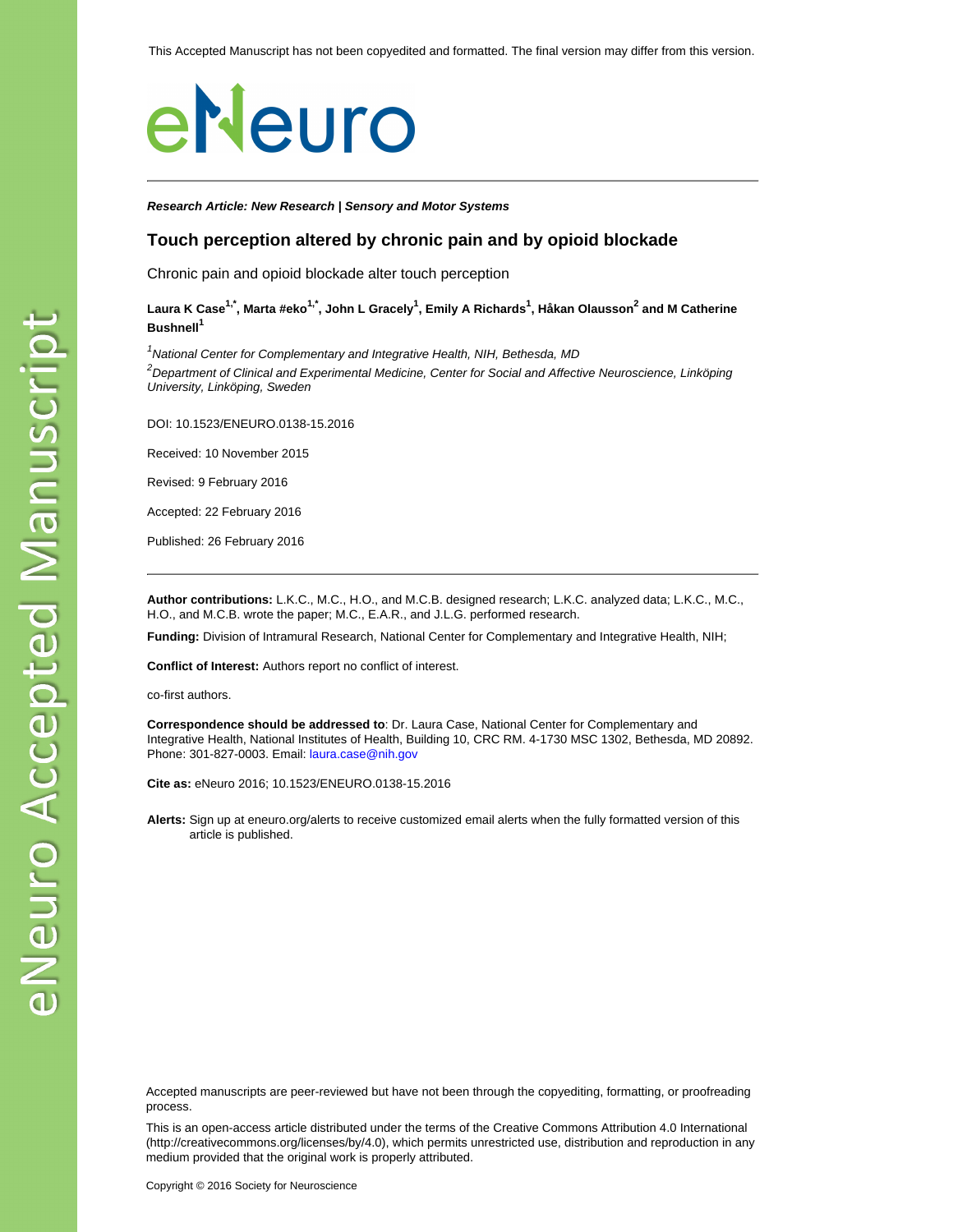# eNeuro

http://eneuro.msubmit.net

eN-NWR-0138-15R1

Touch perception altered by chronic pain and by opioid blockade

This is a confidential document and must not be discussed with others, forwarded in any form, or posted on websites without the express written consent of eNeuro.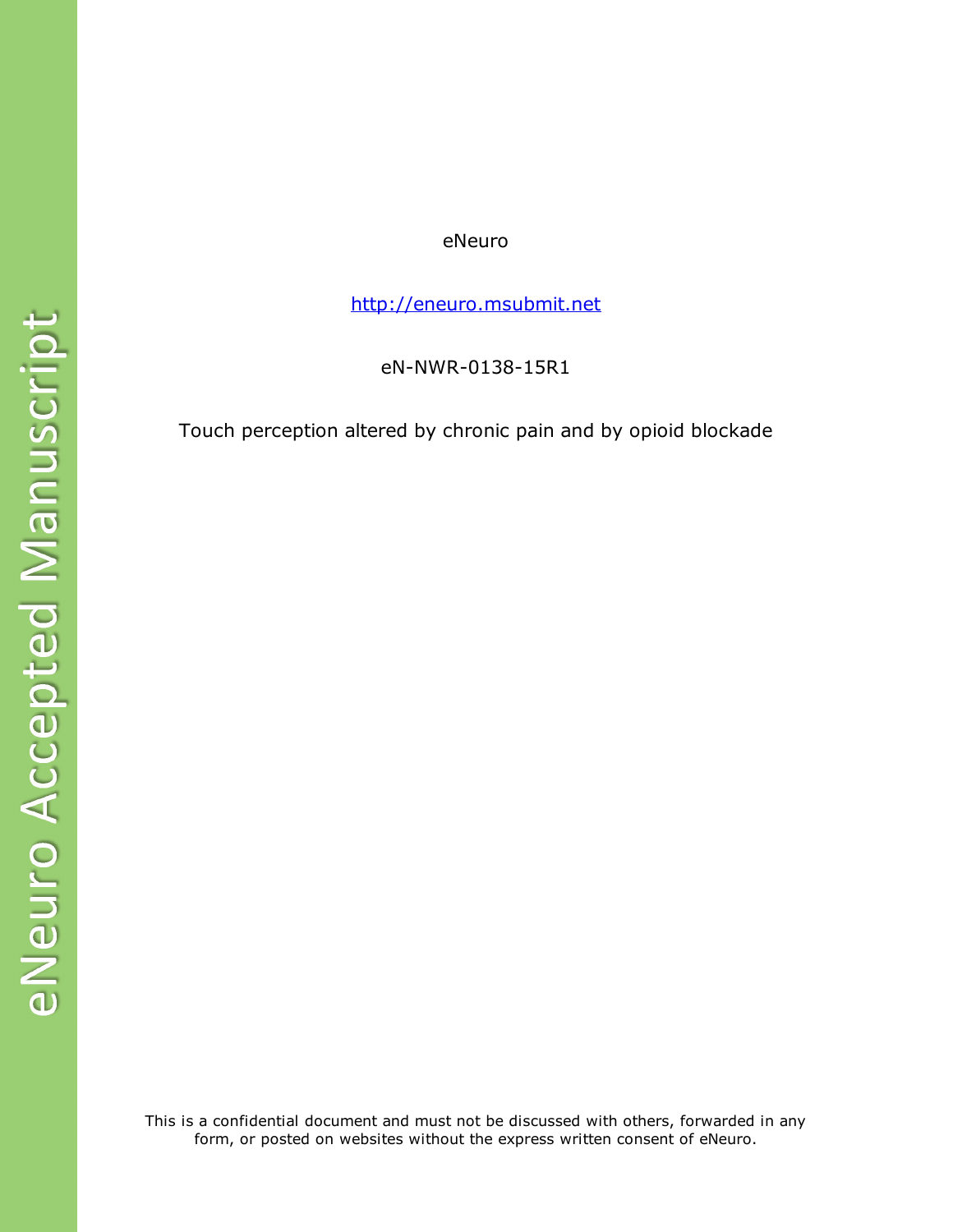| $\mathbf{1}$ | Title: Touch perception altered by chronic pain and by opioid blockade                                                                              | Formatted: Numbering: Continuous |
|--------------|-----------------------------------------------------------------------------------------------------------------------------------------------------|----------------------------------|
| 2<br>3       | Abbreviated title: Chronic pain and opioid blockade alter touch perception                                                                          |                                  |
| 4            |                                                                                                                                                     |                                  |
| 5            | Laura K Case <sup>1</sup> ,* Marta Čeko <sup>1</sup> ,* John L Gracely <sup>1</sup> , Emily A Richards <sup>1</sup> , Håkan Olausson <sup>2</sup> , |                                  |
| 6            | M Catherine Bushnell <sup>1</sup>                                                                                                                   |                                  |
| 7            | * co-first authors                                                                                                                                  |                                  |
| 8            |                                                                                                                                                     |                                  |
| 9            | 1 National Center for Complementary and Integrative Health, NIH, Bethesda, MD                                                                       |                                  |
| 10           | 2 Center for Social and Affective Neuroscience, Department of Clinical and                                                                          |                                  |
| 11           | Experimental Medicine, Linköping University, Linköping, Sweden                                                                                      |                                  |
| 12<br>13     |                                                                                                                                                     |                                  |
| 14           | Author contributions:                                                                                                                               |                                  |
| 15           | MC, LC, HO, and MCB Designed Research                                                                                                               |                                  |
| 16           | MC, JG, and ER Performed Research                                                                                                                   |                                  |
| 17           | LC Analyzed Data                                                                                                                                    |                                  |
| 18           | LC, MC, HO, and MCB Wrote the Paper                                                                                                                 |                                  |
| 19           |                                                                                                                                                     |                                  |
| 20           | Correspondence should be addressed to:                                                                                                              |                                  |
| 21           | Dr. Laura Case                                                                                                                                      |                                  |
| 22           | National Center for Complementary and Integrative Health                                                                                            |                                  |
| 23           | National Institutes of Health                                                                                                                       |                                  |
| 24           | Building 10, CRC RM. 4-1730 MSC 1302                                                                                                                |                                  |
| 25           | Bethesda, MD 20892                                                                                                                                  |                                  |
| 26           | Phone: 301-827-0003                                                                                                                                 |                                  |
| 27           | laura.case@nih.gov                                                                                                                                  |                                  |
| 28           |                                                                                                                                                     |                                  |
| 29           | Number of Figures: 3                                                                                                                                |                                  |
| 30           | Number of Tables: 3                                                                                                                                 |                                  |
| 31           | Multimedia: 0<br>Words in Abstract: 248                                                                                                             |                                  |
| 32<br>33     | Words in Significance statement: 120                                                                                                                |                                  |
| 34           | Words in Introduction: 917                                                                                                                          |                                  |
| 35           | Words in Discussion: 1761                                                                                                                           |                                  |
| 36           |                                                                                                                                                     |                                  |
| 37           | Acknowledgements:                                                                                                                                   |                                  |
| 38           | We would like to thank Petra Schweinhardt for her invaluable comments on a previous                                                                 |                                  |
|              |                                                                                                                                                     |                                  |

- 39 draft of this manuscript.
- $\begin{array}{c} 40 \\ 41 \end{array}$

36<br>37

12 13  $\frac{14}{15}$ 

 $\frac{16}{17}$ <br> $\frac{17}{18}$ 

 $\frac{19}{20}$ 

 $\begin{array}{c} 21 \\ 22 \\ 23 \end{array}$ 

 $\frac{24}{25}$ 

 $30$  $\begin{array}{c} 31 \\ 32 \\ 33 \end{array}$ 

Conflict of Interest: Authors report no conflict of interest

- $\begin{array}{c} 42 \\ 43 \end{array}$
- 43 Funding Sources:<br>44 This research was
- 44 This research was supported by the Division of Intramural Research, National Center for Complementary and Integrative Health, National Institutes of Health, Bethesda, Maryland.
- 46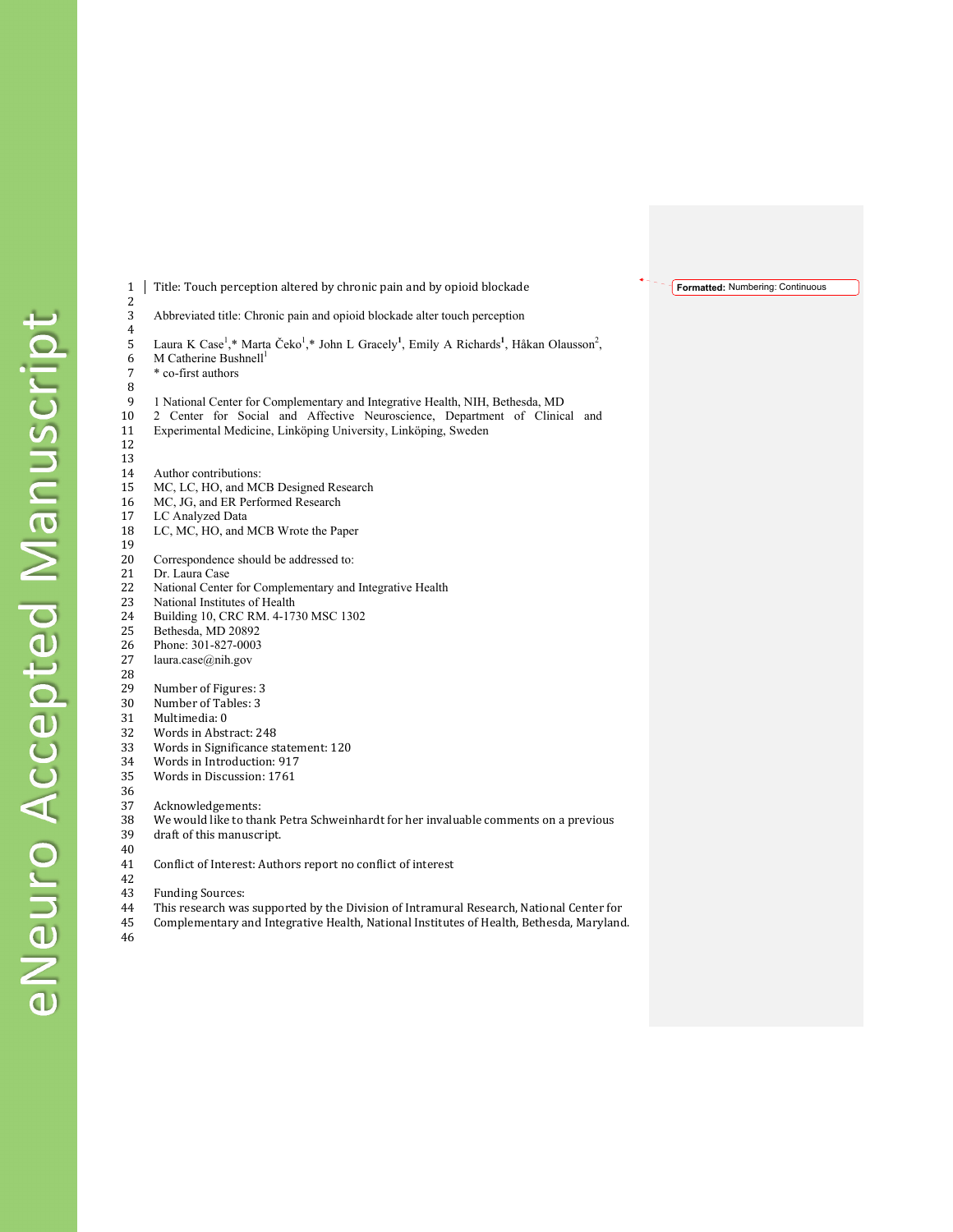# 47 **Abstract**  48 eNeuro Accepted Manuscript Touch plays a significant role in human social behavior and social communication, 50 and its rewarding nature has been suggested to involve opioids. Opioid blockade in 51 monkeys leads to increased solicitation and receipt of grooming, suggesting heightened 52 enjoyment of touch. We sought to study the role of endogenous opioids in perception of 53 affective touch in healthy adults and in patients with fibromyalgia, a chronic pain condition 54 shown to involve reduced opioid receptor availability. The pleasantness of touch has been 55 linked to the activation of C-tactile fibers, which respond maximally to slow gentle touch 56 and correlate with ratings of pleasantness. We administered naloxone to patients and 57 healthy controls to directly observe the consequences of µ-opioid blockade on the 58 perceived pleasantness and intensity of touch. We found that at baseline chronic pain 59 patients showed a blunted distinction between slow and fast brushing for both intensity 60 and pleasantness, suggesting reduced C-tactile touch processing. In addition, we found a 61 differential effect of opioid blockade on touch perception in healthy subjects and pain 62 patients. In healthy individuals opioid blockade showed a trend towards increased ratings 63 of touch pleasantness, while in chronic pain patients it significantly decreased ratings of 64 touch intensity. Further, in healthy individuals, naloxone-induced increase in touch 69 70 **Significance Statement:**  71

2

65 pleasantness was associated with naloxone-induced decreased preference for slow touch,

66 suggesting a possible effect of opioid levels on processing of C-tactile fiber input. These

67 findings suggest a role for endogenous opioids in touch processing, and provide further

68 evidence for altered opioid functioning in chronic pain patients.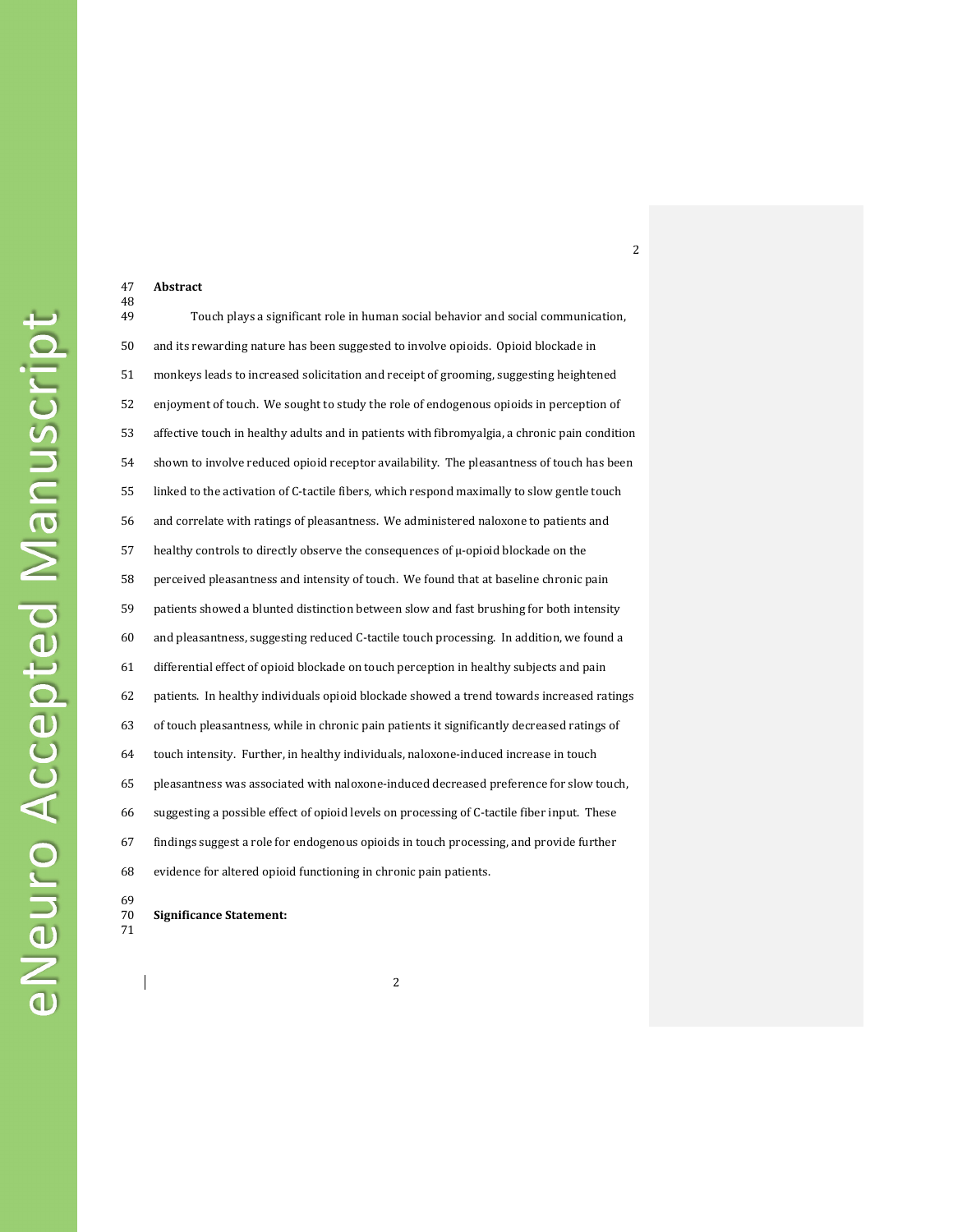72 C-tactile fibers are normally more activated by slow gentle touch than by fast touch 73 and send a signal to the brain that contributes to the perception of pleasantness. This 74 paper shows that people with the chronic pain condition fibromyalgia perceive less 75 difference between fast and slow gentle touch in terms of its intensity and pleasantness, 76 suggesting reduced C-tactile fiber processing and/or differences in opioid signaling. Our 77 paper is also the first demonstration in humans that opioids affect how touch feels. In 78 healthy individuals blocking opioid binding tended to increase touch pleasantness, while in 79 fibromyalgia patients it decreased perceived intensity. This suggests a role for endogenous 80 opioids in touch perception, and provides new evidence that opioids function differently in 81 chronic pain. 82 83 **Introduction** 

84 Touch plays a strong role in social communication and bonding. In mammals, 85 activities such as licking, grooming, and sensual caress seem to be intrinsically rewarding. 86 Primates, for instance, appear to spend more time grooming others than is necessary for 87 hygiene (Dunbar, 2010). These bonding-related types of social touch are associated with 88 activation of C-tactile (CT) fibers- a class of un-myelinated C-fibers present in hairy skin, 89 whose strongest firing is elicited by slow stroking touch (Loken et al., 2009). Testing of two 90 patients with a rare A-beta fiber neuronopathy (a polyneuropathy involving destruction of 91 the cell bodies of neurons; (Sterman et al., 1978)) but intact C fibers has demonstrated that 92 CT-optimal touch (touch with stimulus parameters that normally elicit the strongest firing 93 of CT fibers) generates a feeling of pleasantness and robust activation of the insular cortex, 94 a region with a relatively high density of opioid receptors (Olausson et al., 2002; Vogt,

3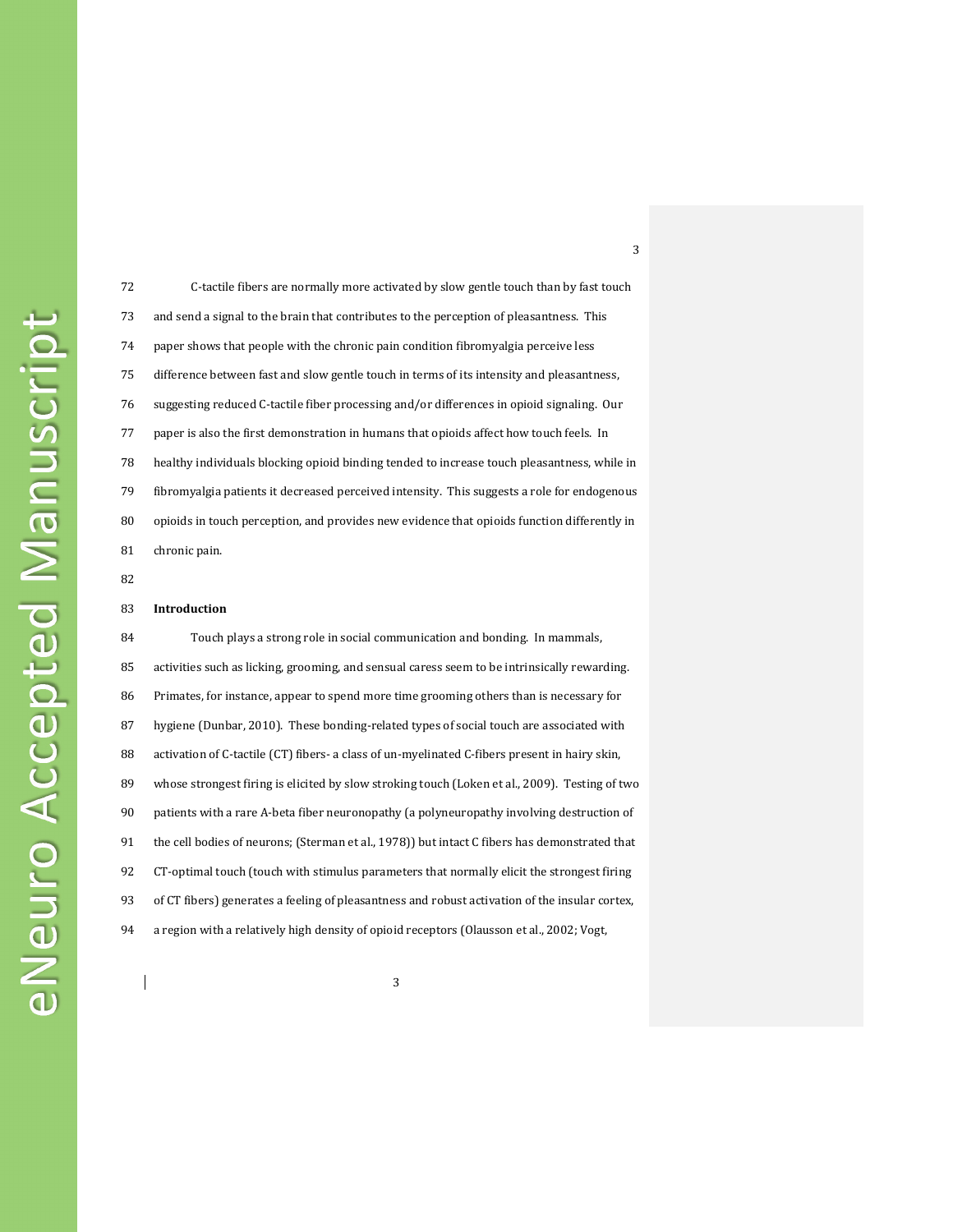95 2005; Baumgärtner et al., 2006; Olausson et al., 2008). In healthy individuals, the firing 96 rate of CT afferents is positively correlated with the reported pleasantness of touch (Loken 97 et al., 2009), suggesting a possible link between the pleasantness of slow, CT-optimal touch 98 and opioid signaling. The endogenous opioid system is believed to underlie the rewarding 99 nature of social relationships and may mediate the pleasantness and reward of CT-related 100 social touch (Panksepp et al., 1981; Dunbar, 2010). We therefore sought to study response 101 to CT touch through use of an opioid-receptor blockade. We also sought to study the role of 102 opioids in the perception of CT touch by studying patients with a chronic pain condition 103 suggested to involve disruption of opioid processing (Harris et al., 2007). 104 There is evidence in animals that the rewarding nature of social touch involves 105 opioidergic mechanisms. Indeed, there are opioid receptors throughout the brain, and they 106 are especially concentrated in brain areas related to pain and affect (Baumgärtner et al., 107 2006). In addition, beta-endorphins increase in the cerebrospinal fluid of monkeys after 108 receiving social grooming following a period of social isolation (Keverne et al., 1989). 109 Naloxone blocks opioid signaling by binding to opioid receptors, which reduces the binding 110 of endogenous opioids. Interestingly, such opioid blockade often causes a drop in mood (eg

111 (Mendelson et al., 1978); (Schull et al., 1981);(Grevert et al., 1983)), and in nonhuman

112 primates, leads to increased receipt of grooming. Martel and colleagues (Martel et al.,

113 1995) administered acute doses of naloxone to rhesus monkeys and found that mature

114 females both sought and received more grooming from their companions under naloxone,

115 though they did not increase their grooming of peers. The authors interpreted this

116 behavior as naloxone blocking the positive affect arising from social contact, leading the

117 monkeys to solicit comfort through increased grooming. Alternatively, naloxone might

4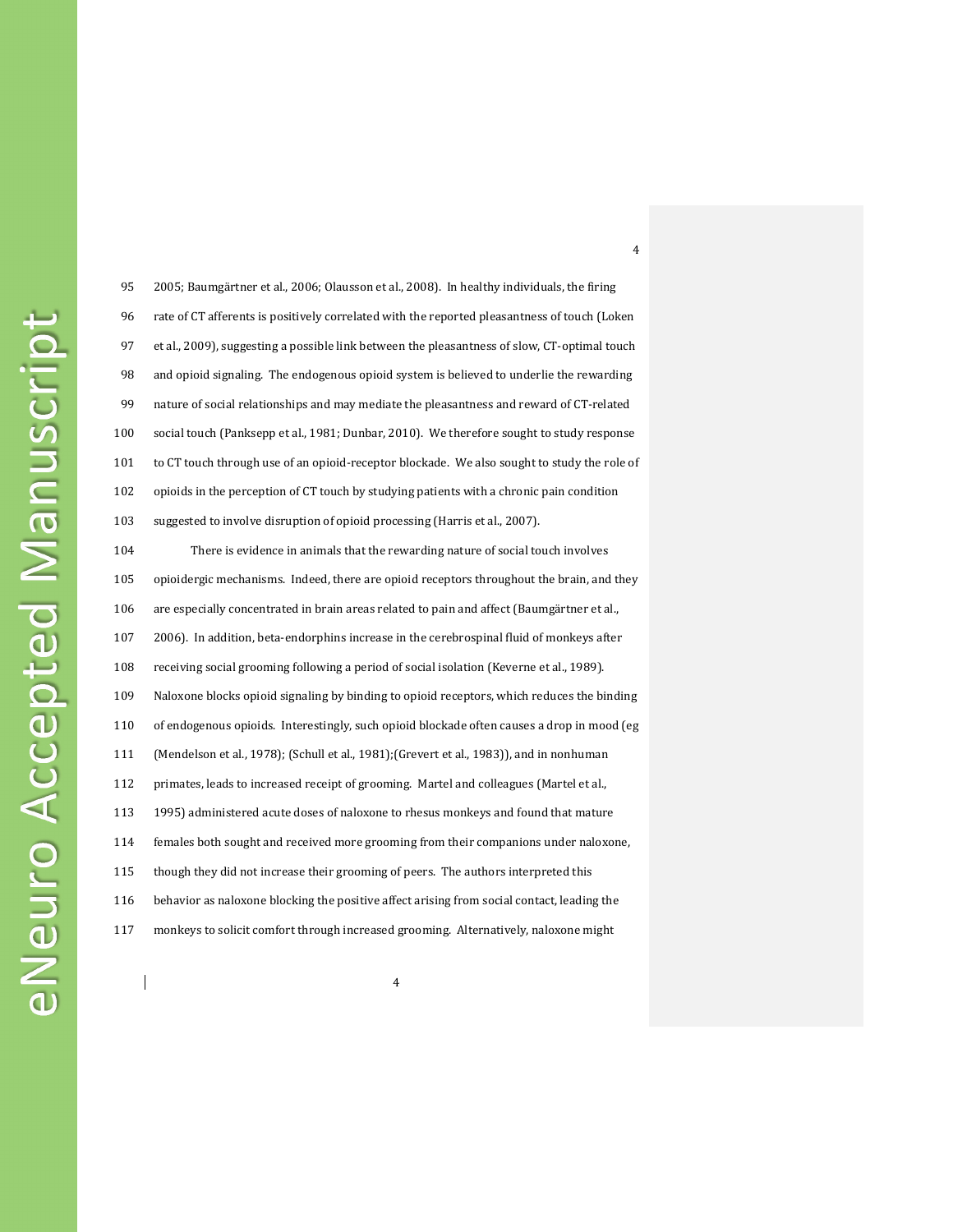118 alter the animal's social-motivational state, *increasing* the pleasantness and liking of social 119 touch. Similar results have been found in studies of a variety of monkey species showing 120 increased solicitation and receipt of grooming after injection of µ-opioid antagonists 121 (Meller et al., 1980; Fabre-Nys et al., 1982; Schino and Troisi, 1992; Martel et al., 1995; 122 Graves et al., 2002). Furthermore, in talapoin monkeys, opioid blockade increased requests 123 for grooming as well as time spent grooming peers, while opioid administration reduced 124 grooming requests and grooming of peers (Keverne et al., 1989). Increased solicitation of 125 grooming might reflect an altered mood or motivational state consistent with either 126 increased or decreased liking of the grooming. However, the fact that the primates in these 127 studies not only showed increased solicitation (*wanting*) of grooming but also received 128 grooming for longer periods of time suggests enhanced *liking* of grooming after opioid 129 receptor blockade. 130 The involvement of opioids in human appreciation of CT-targeted touch is unknown. 131 In the current study we examined ratings of the pleasantness of slow touch (CT-optimal) 132 and fast touch (CT non-optimal, but still stimulates CT fibers) in a group of participants 133 with fibromyalgia (FM), a chronic pain condition in which opioidergic abnormalities have 134 been shown (Harris et al., 2007), and compared them to ratings of healthy individuals. We 135 predicted that the chronic pain patients would show a reduced preference for CT-optimal 136 touch (slow touch relative to fast touch) and reduced ratings of touch pleasantness overall 137 based on decreased central µ-opioid receptor availability in FM (Harris et al., 2007) and 138 related alterations in other chronic pain conditions (Jones et al., 1994; Jones et al., 2004b; 139 Klega et al., 2010b). In addition, we administered naloxone to half of the patients and

140 controls and saline to the other half, and compared their ratings of slow and fast brushing

5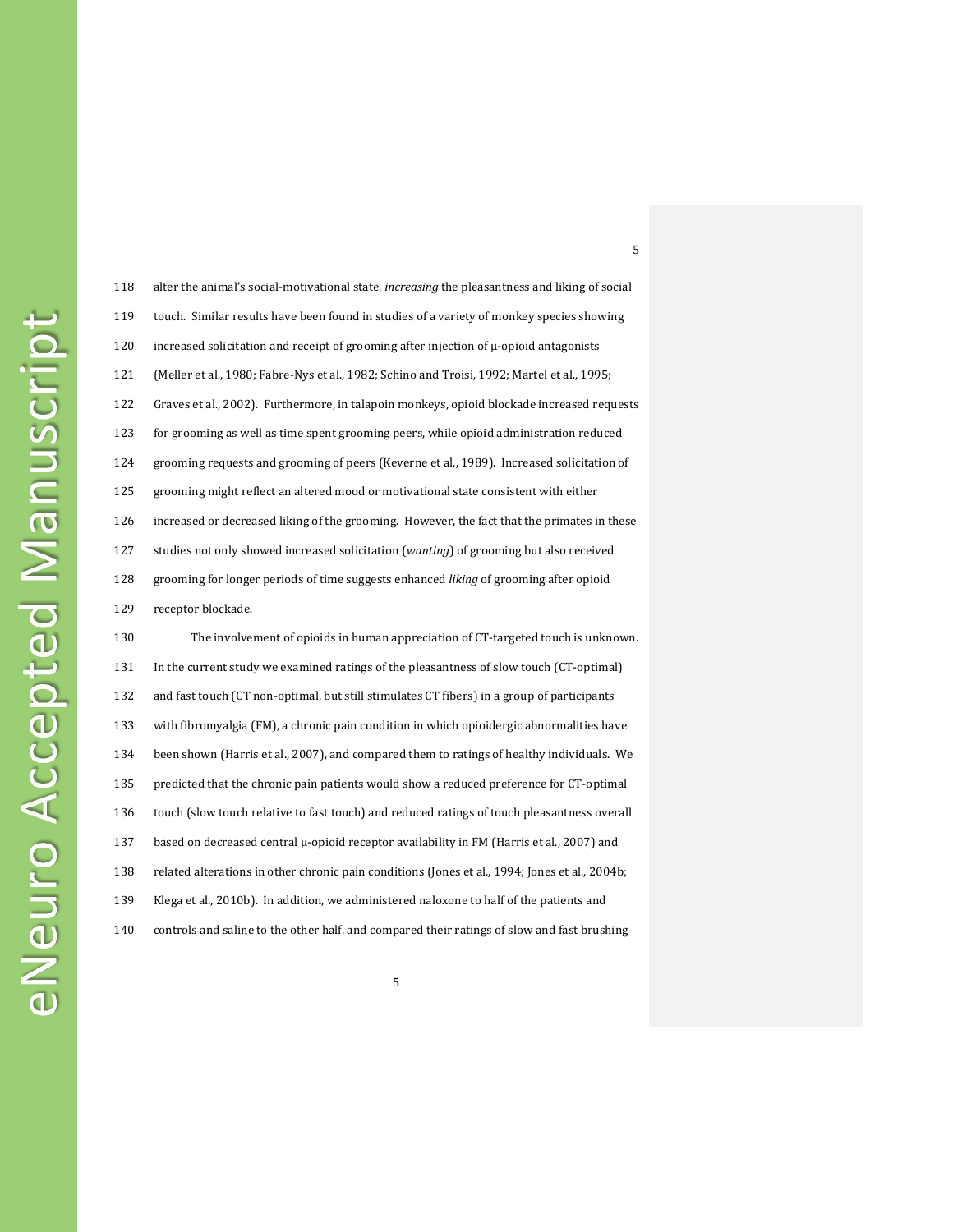158

141 before and after the drug injection. Naloxone is an opiate antagonist used clinically to 142 reverse overdose of opiates such as morphine; it has a high affinity for the μ-opioid 143 receptor and thus blocks the binding of endogenous endorphins (opioid peptides). This 144 property enabled us to study the role of opioids in the perception of the pleasantness and 145 intensity of CT touch. Naloxone binds a proportion of opioid receptors and thus should 146 decrease the binding of endogenous opioids believed to be released by slow, grooming-like 147 touch. We therefore hypothesized that naloxone would reduce preference for slow (CT-148 optimal) touch in healthy subjects. Since naloxone increases receipt of grooming in 149 monkeys, however, we also predicted that naloxone would alter the overall pleasantness of 150 brushing (regardless of brushing speed) as opioid withdrawal appears to alter the value of 151 social touch (Loseth et al., 2014). Finally, we hypothesized that these effects would be 152 reduced in chronic pain patients with FM due to reduced µ-opioid receptor availability. 153 154 **Materials and Methods** 156 157 *Participants* 

159 Participants were 28 healthy controls (25 female) and 24 chronic pain patients 160 diagnosed with FM (23 female). Participants ranged in age from 18 to 64 (see Table 1) and 161 all were fluent in English. Patients and controls were matched at the group level for age, 162 sex, and level of education, and did not differ in weight  $(t(50) = 0.34; p = 0.74$ ; see Table 1) 163 or body mass index  $(t(50) = 1.21; p = 0.23;$  see Table 1). Patients did show higher levels of 164 anxiety (*t*(48) = 3.14; *p* = 0.003) and depression (*t*(48) = 4.15; *p* = 0.0001) than controls on 165 the Hospital Anxiety and Depression Scale (HADS; (Zigmond and Snaith, 1983); see Table 166 1). However, scores were in the sub-clinical range (<10). Participants were recruited

6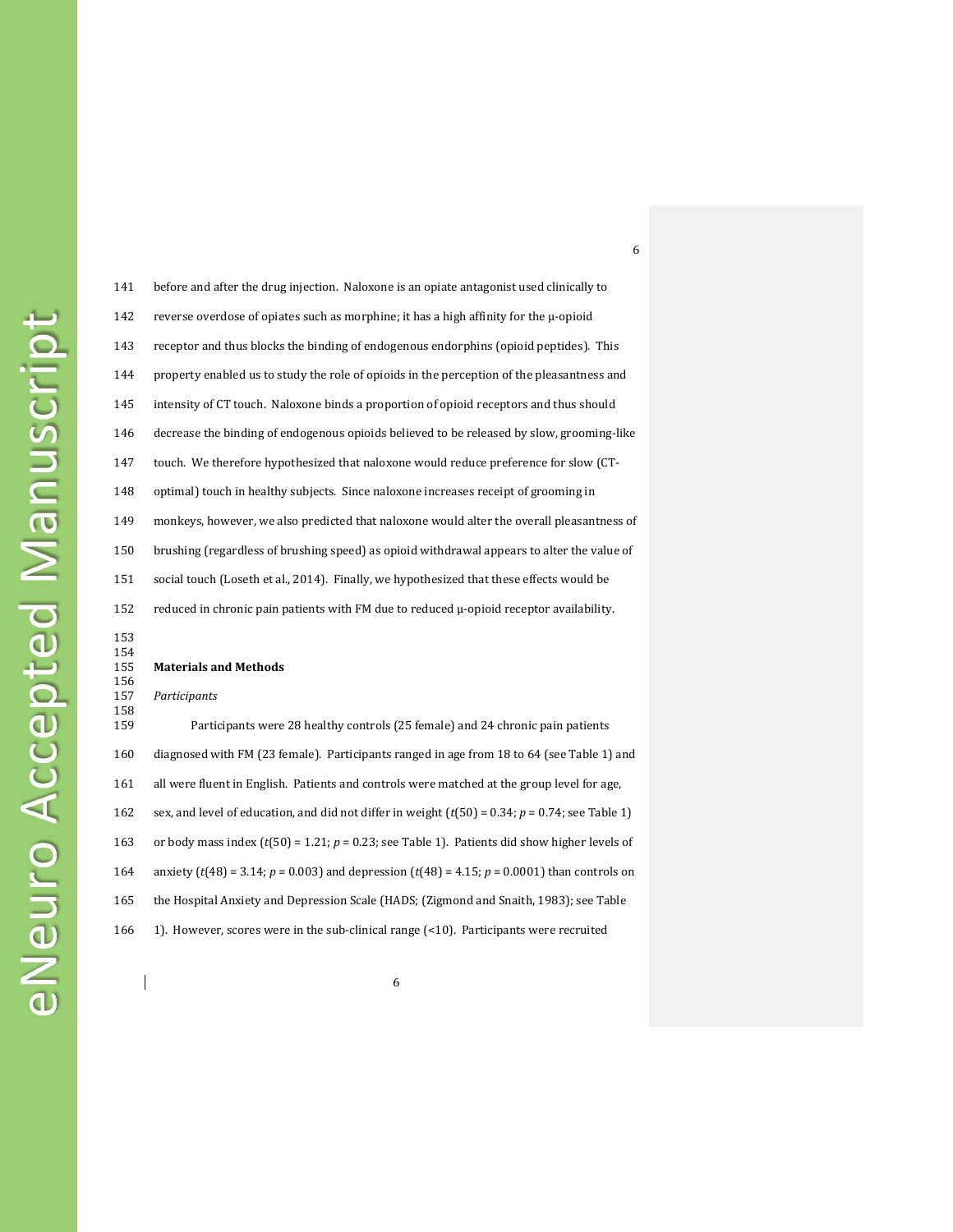167 through ads placed in local newspapers and at the [author institution]. Several patients 168 were recruited from local physicians. All subjects were informed about naloxone, including 169 its pharmacological properties, its clinical use, and its possible side effects. Participants 170 provided informed consent in accordance with approval from the [author 171 institution]. Participants were monetarily compensated for their study participation. All 172 FM participants completed the Fibromyalgia Impact Questionnaire (FIQ; (Burckhardt, 173 1991). The mean FIQ score of our participants represented a moderate effect of FM on 174 functioning (Bennett et al., 2009) and was comparable to that of similar FM samples 175 (Martinez et al., 1995); see Table 1 for mean score). 176 Chronic pain patients were included if they had had widespread chronic pain for at 177 least one year prior to study participation with an average daily intensity at least 4 out of 178 10. FM diagnosis was confirmed through medical records. All participants were excluded 179 for smoking (more than 10 cigarettes per week), excessive alcohol use (more than 7 180 drinks/week or 5 drinks in one setting), recreational drug use, pregnancy or breast-181 feeding, major medical or psychiatric conditions (past or present), recent use of opioids, 182 and MRI contraindications. Non-opioid medications used to treat FM at the standard doses 183 in the community were permitted. Healthy controls were excluded if they had taken any 184 pain medication other than an over the counter NSAID or acetaminophen within the last 185 month or for more than one month on a continual basis within the last six months. 186 187 *Procedure*  188 189 As part of a larger study investigating placebo analgesia in patients with chronic

190 pain, healthy participants and FM patients received slow and fast brushing stimuli on the 191 left forearm, a region with significant CT fiber innervation (Vallbo et al., 1999), both before

7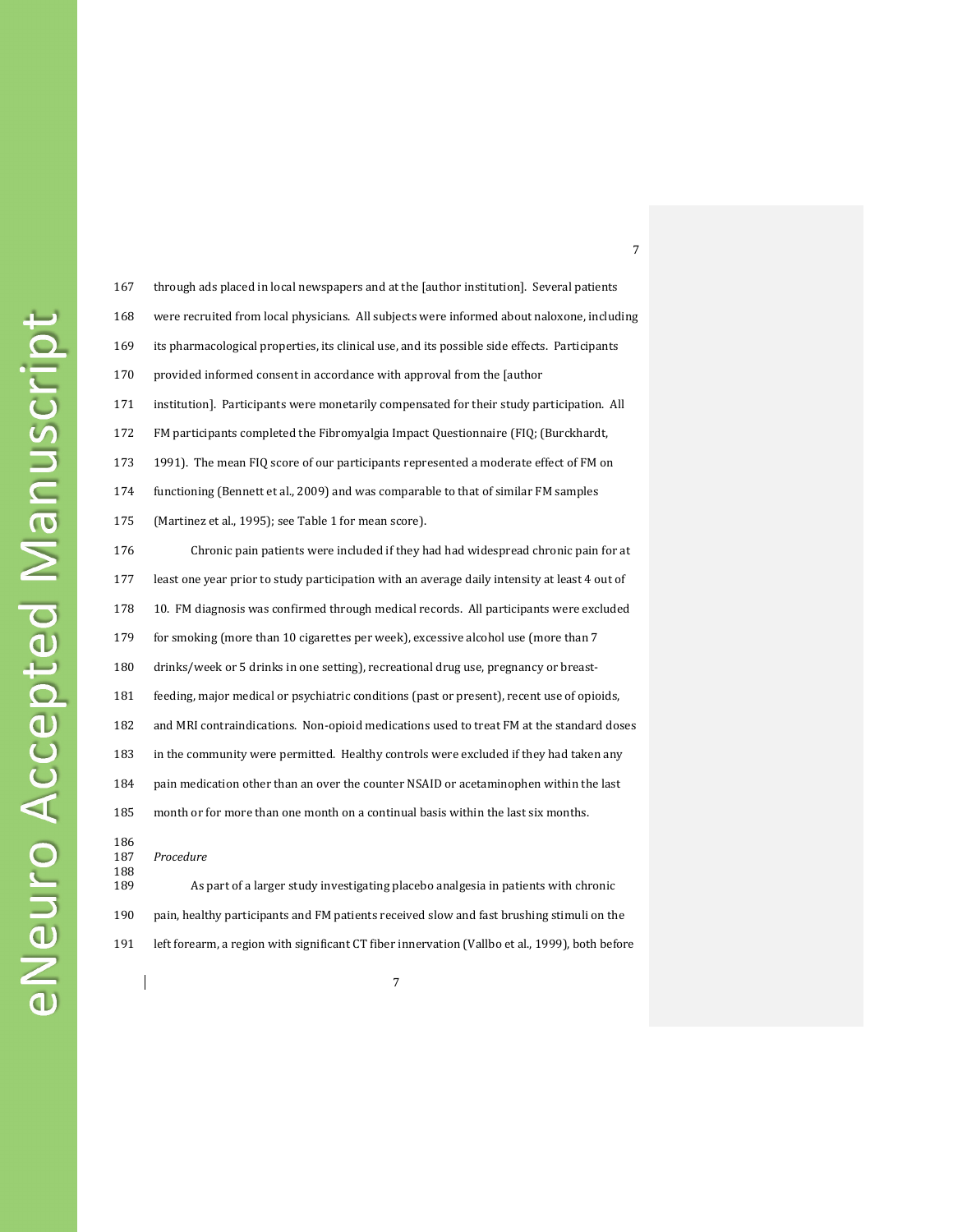192 and after double-blinded intravenous administration of naloxone or saline. Participants 193 received 3 trials of slow  $(3 \text{ cm s}^{-1})$  brushing and 3 trials of fast  $(30 \text{ cm s}^{-1})$  brushing  $(10 \text{ cm}^{-1})$ 194 long brushing strokes, 6 seconds per trial, 3 repetitions of slow brushing and 30 repetitions 195 of fast brushing) in alternating order, beginning with slow brushing. Brushing was 196 performed with a 2-inch diameter watercolor brush (Mop and Wash Hake white goat-hair 197 brush, force applied approximately 0.7 Newtons). Subjects rated both touch intensity and 198 pleasantness/unpleasantness on 17-cm visual analog scales (VAS). Anchors for the 199 intensity scale were no sensation (0) and very intense (4). A 17-cm VAS was also used for 200 the affective scale, but in order to emphasize the difference between intensity and affective 201 ratings, numeric anchors were 10 and -10, with the corresponding words of very pleasant 202 and very unpleasant (see Figure 1); similar scales have been successfully used in previous 203 studies ((Triscoli et al., 2013; Croy et al., 2014; Jönsson et al., 2015)). Participants marked 204 a line on each scale to indicate their response. Participants were introduced to the 205 brushing scale during a previous test session. Brushing was conducted by a male 206 experimenter with the subject in an upright seated position (5 healthy subjects were 207 brushed by a female experimenter). The experimenters had practiced the brushing 208 procedure to ensure consistent stimulation force and velocity. There was no apparent 209 effect of experimenter on the rating data. 210 Participants were randomly assigned (before the study began) to receive saline or 211 naloxone in a double-blinded and counterbalanced manner. A maximum dose of 10mg 212 naloxone- a dose used clinically to reverse the effects of opiates- was administered to half 213 of the subjects during an fMRI scan conducted for a separate part of the larger study. To

214 achieve a constant plasma level throughout the MRI phase, a bolus dose of naloxone (0.05

8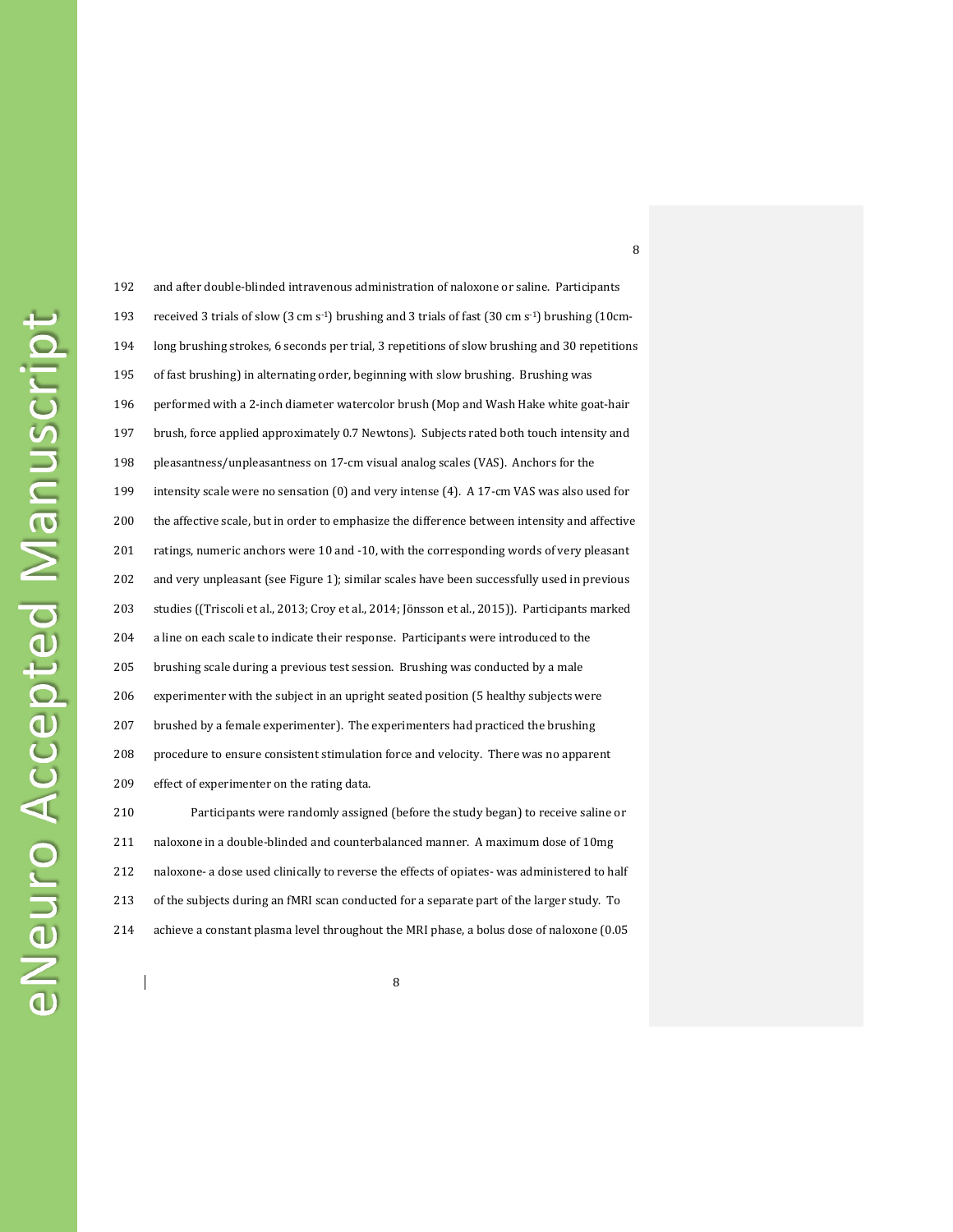237 *Data Analysis* 

215 mg/kg bodyweight; generic) or saline was first administered via an intravenous line, 216 followed by an intravenous infusion dose of 0.08 mg/kg/hr naloxone (diluted in 250 ml of 217 saline) or an infusion of saline, starting immediately after the bolus injection and 218 continuing for approximately 40 minutes. Participants were asked to guess which drug 219 they had received and were not better than chance. The brushing task was conducted 220 before the MRI scan (before drug infusion) and again approximately 10 minutes after 221 completion of the infusion and concurrent scan. The half-life of naloxone is 30-80 minutes 222 with an average of  $64 \pm 12$  minutes (McEvoy). 223 The unrelated fMRI study involved the rating of painful heat stimuli. Participants 224 received two blocks of painful heat stimuli, one before and one during drug infusion. A 225 topical placebo manipulation to decrease pain on a small area on the leg was administered. 226 The control spot on the leg was not affected by placebo, so we believe that our arm 227 brushing task was similarly unaffected. Further, the placebo analgesia was small and the 228 response of patients and controls did not differ (data to be reported elsewhere). Most 229 patients were free of clinical pain during testing (20 of 24 subjects pain-free before drug 230 and 17 of 24 pain-free after drug). Ongoing clinical pain scores were on average  $0.69 \pm 1$ 231 0.17 pre-drug and 1.33 ± 2.46 post-drug (paired t-test *p* = 0.09; 0-10 scale). The average 232 level of discomfort in patients was also minimal, both pre-drug  $(0.71 \pm 1.57)$  and post-drug 233  $(0.98 \pm 2.14)$ ; paired t-test  $p = 0.34$ , 0-10 scale), with 19 of 24 patients reporting no 234 discomfort at all. 235 236

9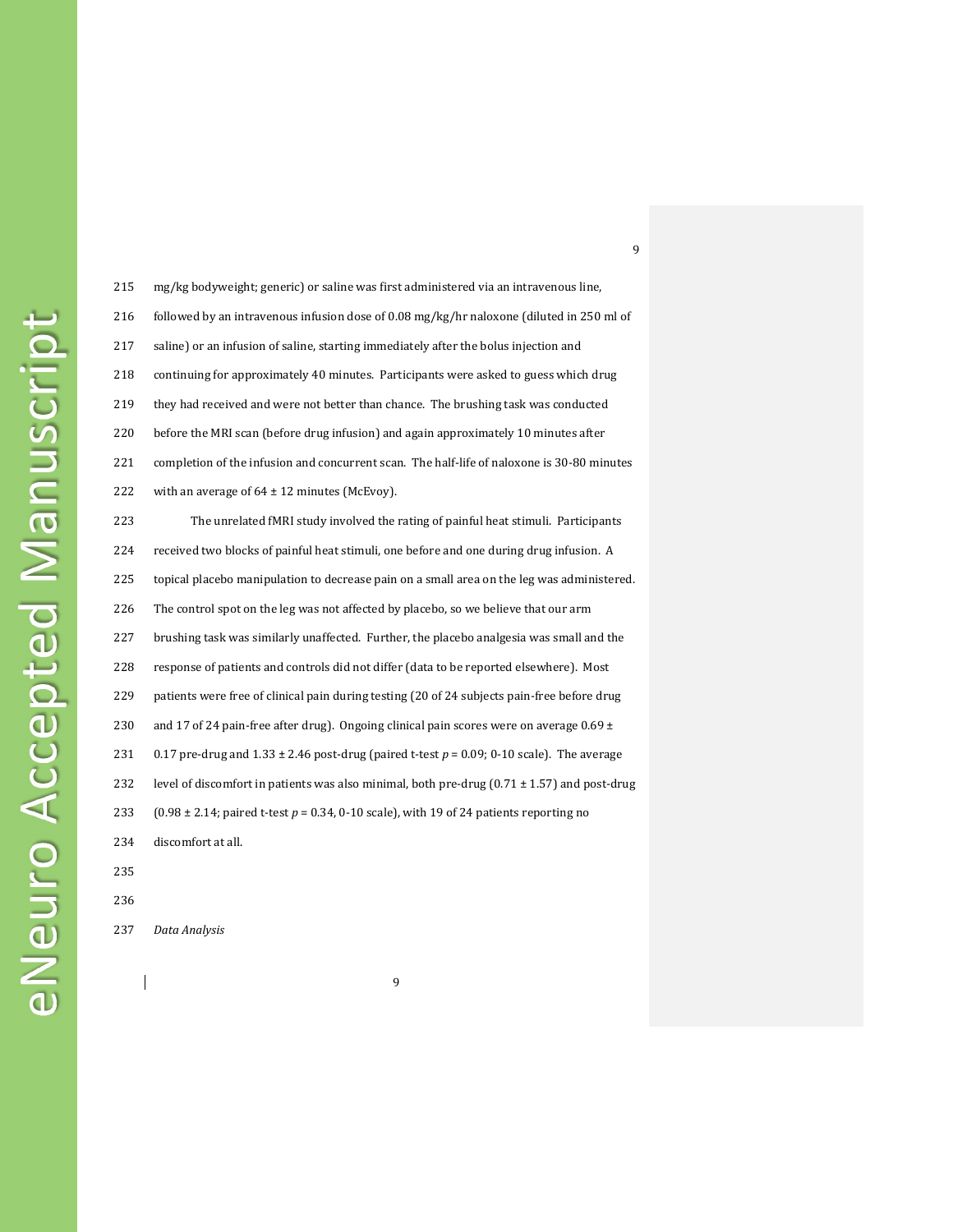| 238               | Participants' VAS ratings were measured independently with a ruler by two                    |
|-------------------|----------------------------------------------------------------------------------------------|
| 239               | experimenters blind to drug condition and patient group. Ratings were averaged across        |
| 240               | trials separately for slow and fast brushing intensity and pleasantness. All analyses were   |
| 241               | conducted in JMP (JMP®). A two-factor ANOVA was conducted to test the effect of speed        |
| 242               | (slow versus fast) and group (healthy versus chronic pain) on baseline pleasantness ratings  |
| 243               | and separately on baseline intensity ratings. Significant effects were followed up with      |
| 244               | posthoc Tukey tests. Next, for each group, we conducted a two-factor ANOVA to test the       |
| 245               | effect of speed (slow versus fast) and drug (naloxone or saline) on pleasantness rating      |
| 246               | change scores (from before to after drug administration). We also investigated the effect of |
| 247               | drug administration on average pleasantness ratings within the naloxone and saline           |
| 248               | conditions separately. The same analyses were conducted for ratings of intensity. Finally,   |
| 249               | we analyzed the effects of group, drug, and pre-post drug change in slow-fast preference     |
| 250               | (all main effects and interactions) on change in overall touch pleasantness. Slow-fast       |
| 251               | preference was calculated as each subject's average slow brushing pleasantness rating        |
| 252               | minus average fast brushing pleasantness rating.                                             |
| 253<br>254<br>255 | <b>Results</b>                                                                               |

#### 255 **Results**

 $\mathsf{l}$ 

256<br>257 257 *Healthy subjects, but not chronic pain patients, rated fast and slow brushing differently*  258<br>259 Healthy participants rated slow brushing of the skin as more pleasant than fast 260 brushing, but less intense (Figure 1a&c; Repeated measures ANOVA and post-hoc Tukey's; 261 *p*'s<0.05). In contrast to healthy subjects, chronic pain patients did not rate either the 262 pleasantness or intensity of slow and fast brushing differentially (Figure 1 b&d; *p*'s>0.2). 263 While pain patients differed from healthy subjects in the differential perception of slow and

10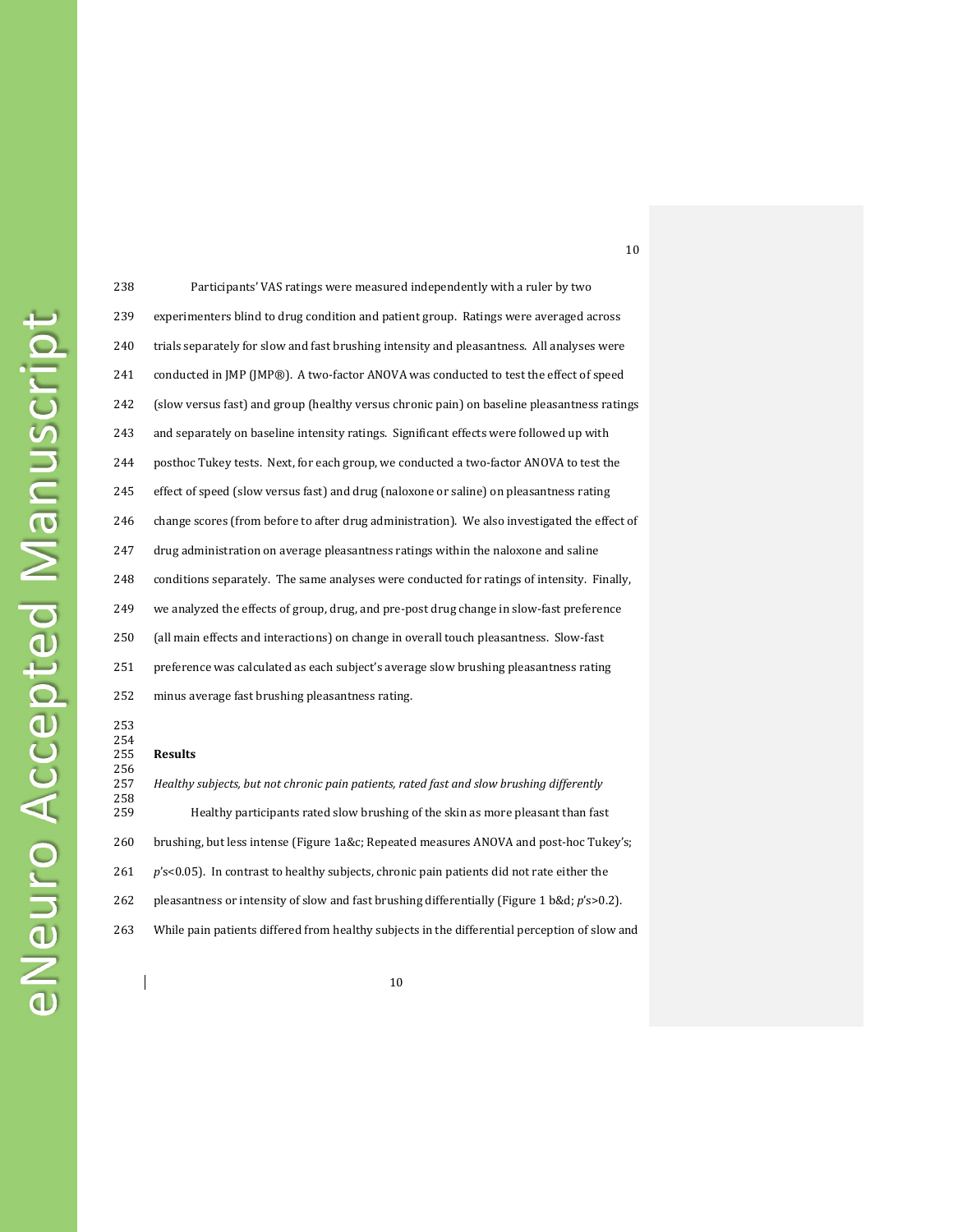264 fast brushing, pain patients did not differ from healthy subjects in their average ratings of 265 intensity or pleasantness (slow and fast brushing combined; main effects of group; *p*'s>0.2). 266 There was no effect of age on either intensity or pleasantness ratings for either healthy 267 subjects or pain patients (*p*'s>0.3) when included as a continuous covariate in the ANOVA. 268 However, higher depression scores significantly predicted higher pleasantness ratings, 269 while higher anxiety scores significantly predicted higher intensity ratings. 270

271 272 *Naloxone altered touch perception differently in chronic pain patients and healthy subjects*  273 274 When we compared changes in pleasantness and intensity ratings from before to 275 after naloxone or saline administration, we found that naloxone altered pleasantness 276 ratings in the healthy subjects and altered intensity ratings in the chronic pain patients. 277 Figure 2 shows that healthy subjects who received naloxone had a marginally significant 278 increase in their ratings of pleasantness (figure 2a), but no effect on ratings of intensity 279 (figure 2b). Ratings of slow and fast brushing pleasantness were not differentially affected. 280 In contrast, chronic pain patients who received naloxone showed no effect on pleasantness 281 (figure 2a) but a significant decrease in ratings of stimulus intensity (figure 2b). Again, 282 ratings of slow and fast brushing intensity were not differentially affected. Saline did not 283 alter ratings in either the healthy subjects or the pain patients (figure 2). FIQ score was 284 unrelated to the naloxone-induced decrease in intensity perception in pain patients  $(F(1,9))$  $285 = 0.48$ ,  $p = 0.51$ <sup>ad</sup>). While there was substantial individual variability between individuals 286 in brushing ratings and change scores, no brushing rating differences were found at 287 baseline between participants subsequently randomized to receive naloxone versus saline 288 (see Table 2 for baseline means and statistics). This suggests that the effect of naloxone

11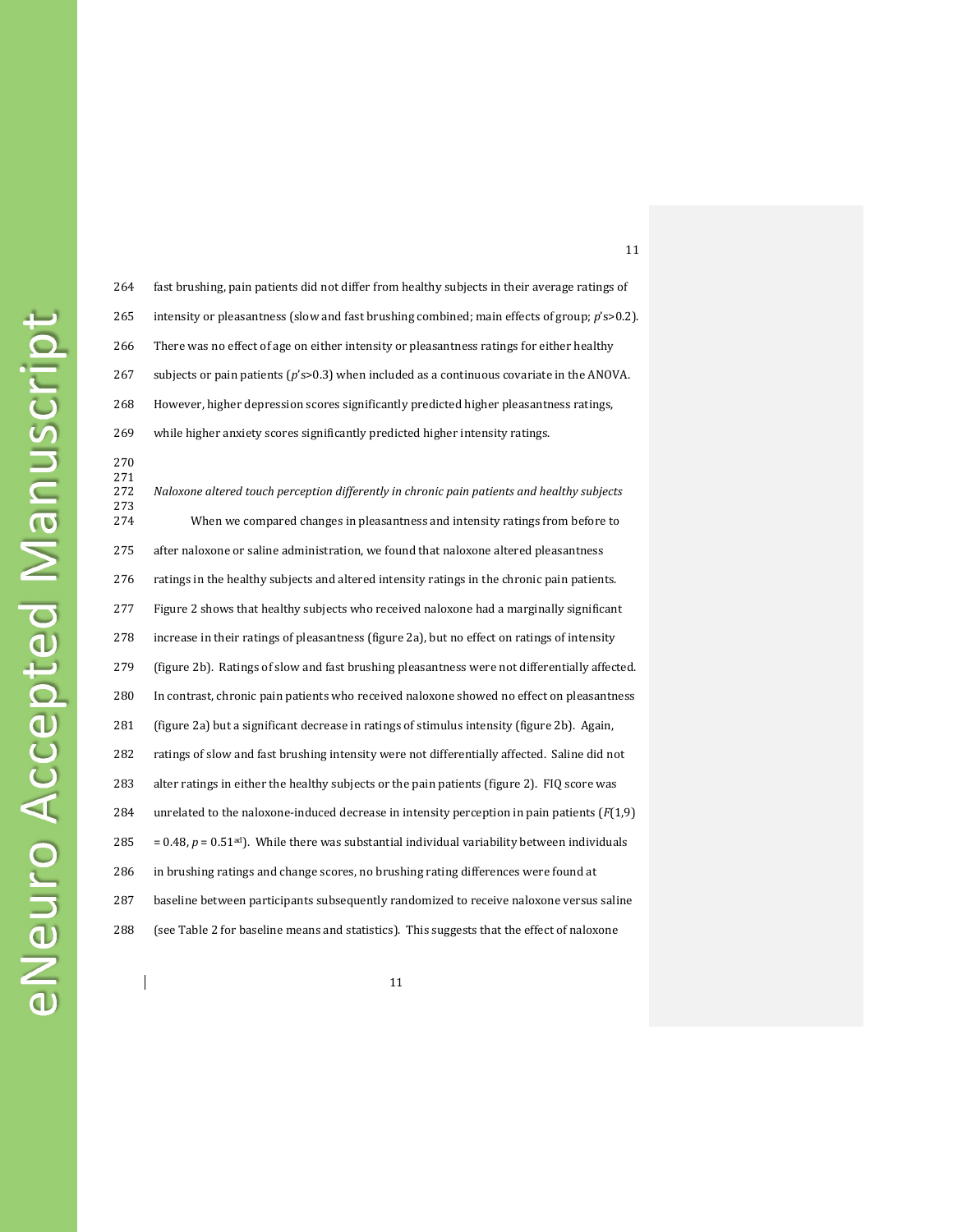293 *Naloxone affected the relationship between overall pleasantness and slow-fast preference*  In healthy participants who received saline, changes in touch pleasantness and 296 changes in preference for slow brushing were positively correlated. Under naloxone this 297 correlation was abolished and a trend towards a negative correlation was found (see figure 298 3). Chronic pain patients did not show differences between naloxone and saline in the 299 relationship between changes in overall intensity and changes in slow/fast intensity 300 difference. 303 **Discussion**  305 In the current study chronic pain patients with FM exhibited a blunted preference

289 can safely be interpreted as an effect of naloxone and not attributed to chance baseline

306 for CT-related touch pleasantness and touch intensity, compared to healthy matched

307 participants. In addition, we demonstrated for the first time that opioid-blockade by

308 naloxone altered touch perception, and did so differently for chronic pain patients than for

309 healthy individuals. These findings suggest that opioids contribute to affective touch

310 perception, and suggest abnormalities in the role of opioids in touch processing in patients

311 with chronic pain.

290 variation between subjects.

291 292<br>293

294<br>295

301 302

304

312

313 *Chronic pain patients showed a blunted perception of CT-related touch intensity and*  314 *pleasantness*  315

316 In the current study we replicated previous studies (e.g. (Loken et al., 2009))

317 showing that healthy adults find slow (CT-optimal) touch more pleasant than fast touch. As

12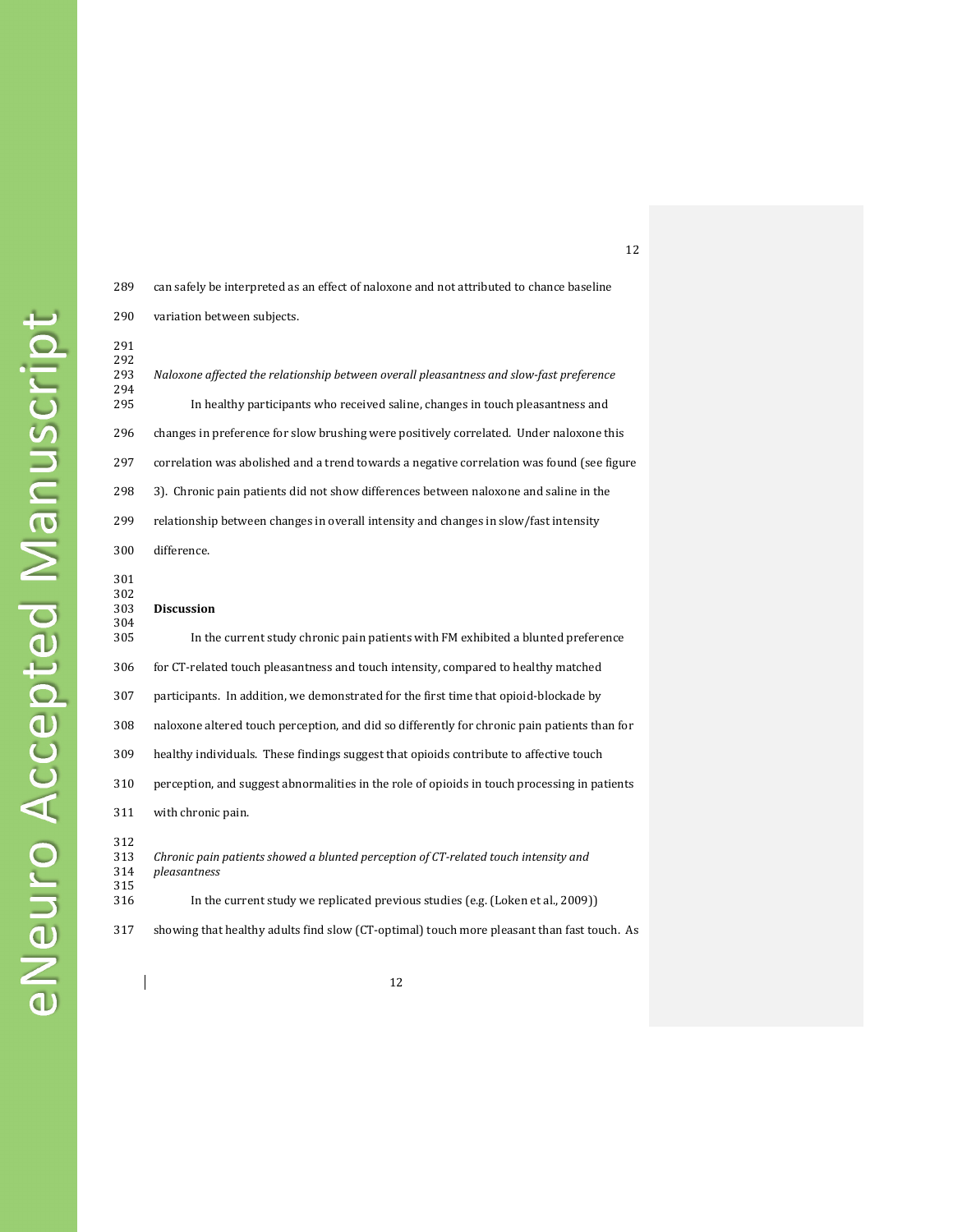318 predicted, we found that chronic pain patients with FM have a reduced slow touch 319 preference; indeed, on average, patients did not show any speed preference at all. We also 320 observed that while healthy participants found fast brushing significantly more intense 321 than slow brushing, FM patients did not; the rating distinction seen in healthy individuals 322 was nearly halved in FM patients. The ratings of healthy and FM subjects differed by about 323 10% on each rating scale, suggesting significant abnormalities in touch processing in 324 chronic pain patients with FM. In comparison, clinical doses of morphine decrease pain by 325 about 30% on average (Kalso et al., 2004). The effect size for our rating changes are *d* = 326  $0.51$  for pleasantness and  $d = 0.57$  for intensity, medium effect sizes by conventional 327 criteria. In contrast, the mean effect size for placebo analgesia, a popular and meaningful 328 topic of research, is *d* = 0.15 (Vase et al., 2002). 329 We do not believe these differences in touch perception are related to pain. While 330 FM patients do have tender points, light brush allodynia is not a typical feature of FM; in 331 fact, "dry brushing" is a popular holistic treatment utilized by a number of FM patients. We 332 do not have any indication that our light brushing of the skin caused pain in the FM patients 333 in our study; indeed, average ratings of the unpleasantness/pleasantness of the brushing 334 did not differ between healthy participants and FM patients.Similarly, while there is some 335 evidence for lessened overall experience of pleasure in FM patients, such as reduced 336 pleasantness ratings for pleasant odors (Schweinhardt et al., 2008), the lack of overall 337 differences in touch pleasantness suggest similar levels of pleasure in FM patients. Instead, 338 while gentle brushing stimulates both CT and A-beta fibers, the lack of preference for slow 339 brushing suggests a particular difference in FM in processing of CT fibers, which are more 340 strongly activated by slow (CT-optimized) speeds of brushing than by fast brushing.

13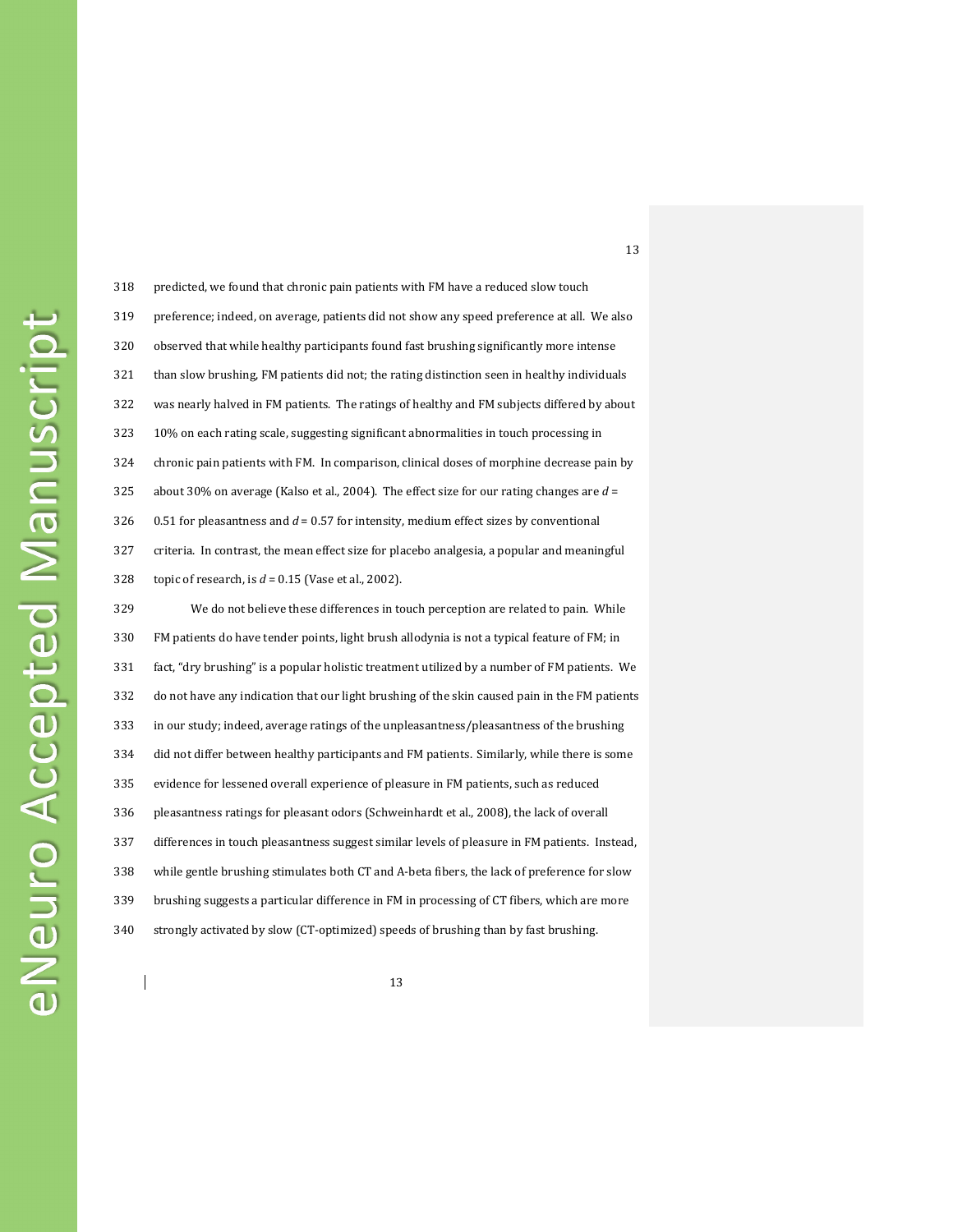341 Intensity ratings are likely affected by both fiber types and thus less readily linked to CT 342 fiber processing. Differences in brushing ratings were also predicted by depression and 343 anxiety scores: higher depression scores predicted higher pleasantness ratings, while 344 higher anxiety scores predicted higher intensity ratings. The effect of mood ratings did not 345 remove the effect of patient group, however, suggesting that differences in FM touch 346 perception are not mediated by mood. 347 Differences in CT touch processing in FM may be central or peripheral in origin. If 348 opioid transmission underlies the appreciation of CT-optimal slow touch as we 349 hypothesize, then degradation of central opioidergic transmission in chronic pain patients 350 may explain why patients did not find CT-related brushing more pleasant. Indeed, there is 351 evidence for an altered opioidergic system in FM. Harris et al. (Harris et al., 2007) showed 352 decreased central µ-opioid availability (expressed as decreased binding potential) using 353 PET in 17 female FM patients compared with 17 age-matched healthy controls in several 354 brain regions, including the nucleus accumbens, amygdala, and dorsal anterior cingulate, 355 and some of these regional decreases were associated with greater clinical pain in the FM 356 patients. Reduced opioid receptor binding potential within the CNS has also been shown in 357 other chronic pain states including rheumatoid arthritis (Jones et al., 1994), neuropathic 358 pain (Jones et al., 2004a; Willoch et al., 2004; Maarrawi et al., 2007), and complex regional 359 pain syndrome (Klega et al., 2010a), though on occasion increases in brain opioid receptor 360 availability have also been observed (e.g. in CRPS (Klega et al., 2010a) and back pain 361 (Martikainen et al., 2013)). Peripheral pathology is another possible source of 362 abnormalities in CT processing in FM. Indeed, several studies have found individuals with 363 FM to show small fiber pathology (e.g. (Oaklander et al., 2013; Doppler et al., 2015)).

14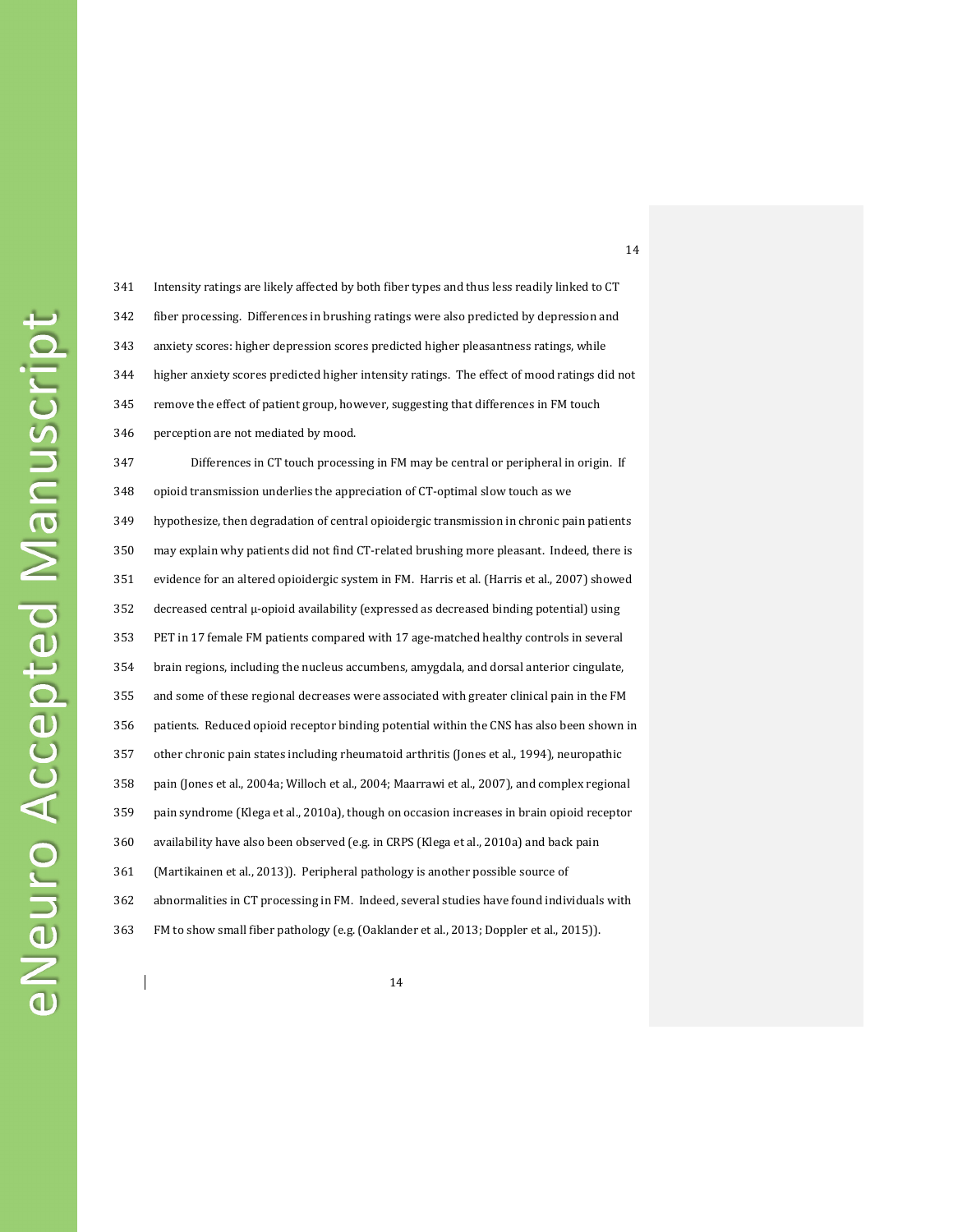eNeuro Accepted Manuscript

364

366 We directly tested the involvement of endogenous opioids in the perceived 367 pleasantness of touch in FM patients and healthy controls. As predicted, we found that μ-368 opioid blockade by naloxone altered touch pleasantness in healthy participants. Touch 369 pleasantness was increased by about 10%, consistent with the majority of primate studies 370 that report increased grooming (liking and wanting of brushing have been found to co-vary 371 in previous studies; (Triscoli et al., 2014)). The effect in monkeys has been larger; Martel 372 (1995) found that mature female monkeys made 50% more solicitations and received 50% 373 more grooming after naloxone. However, this and similar studies used doses of naloxone 374 around 0.5 mg/kg, about 10 times higher than the current study. The magnitude of our 375 finding is similar to the effect of naloxone on pain ratings (about 10%; e.g. Schull et al 376 1981) and the effect of a (much higher) dose of naloxone on mood ratings (also about 10%; 377 Cohen et al, 1983). 378 Contrary to our original hypothesis, naloxone did not show a differential effect on 379 the pleasantness of slow versus fast touch. However, since slow and fast brushing both 380 activate CT afferents (Loken et al., 2009), any differential effect might have been too weak 381 to detect. These results suggest a role for endogenous opioids in the pleasantness of CT-382 related social touch, through either mediation or moderation of touch pleasantness 383 representations. Indeed, the area most closely tied to the pleasantness of gentle touch in 384 humans is the pgACC (Case et al., submitted and (Lindgren et al., 2012)), and the ACC has 385 one of the highest densities of opioid binding receptors in the CNS (Jones et al., 1991; 386 Sadzot et al., 1991; Vogt et al., 1995).

365 *Naloxone increased the pleasantness of touch in healthy individuals* 

15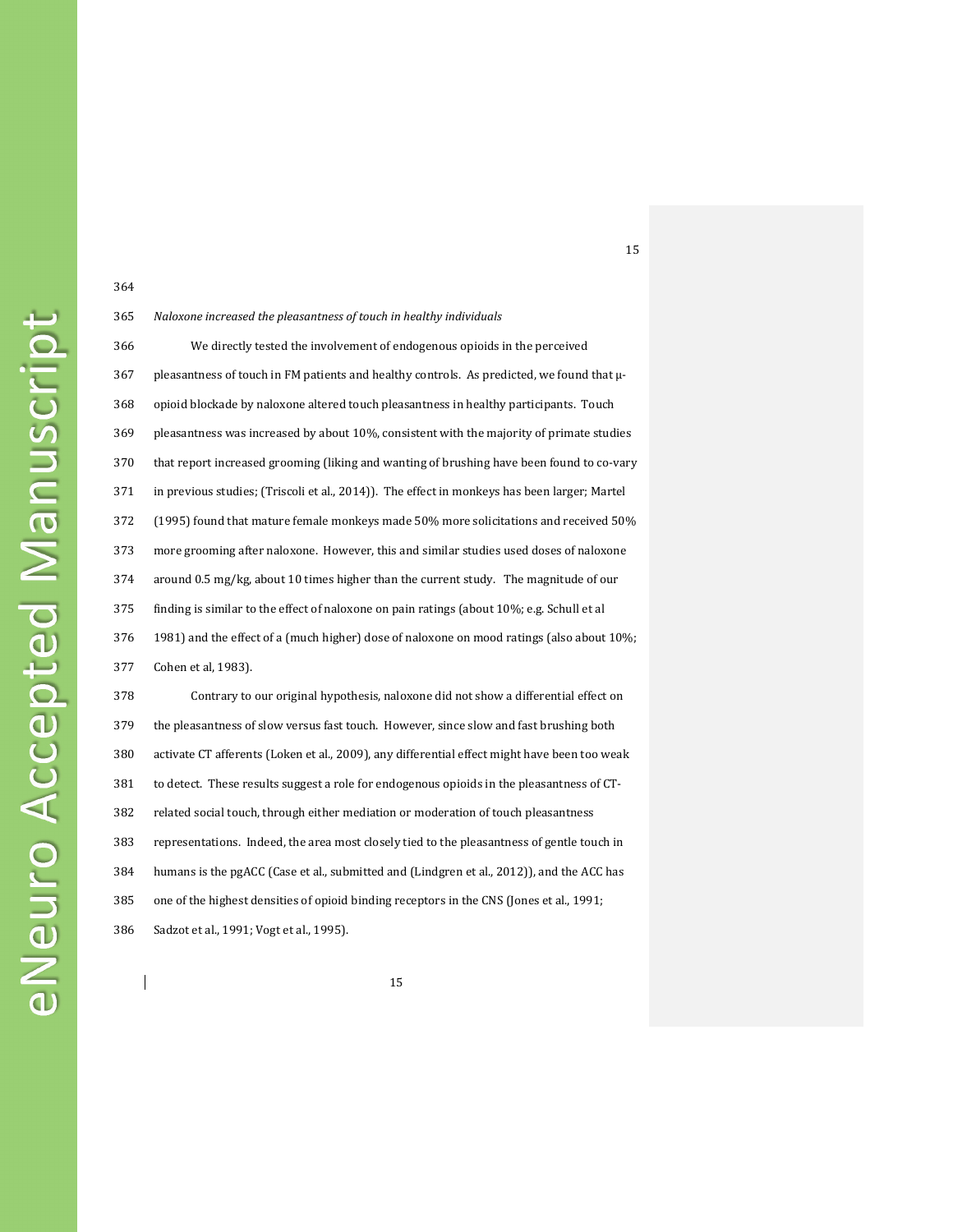$\begin{array}{c} \hline \end{array}$ 

| 387 | Mood may have played a role in the effect of naloxone on touch pleasantness.                   |
|-----|------------------------------------------------------------------------------------------------|
| 388 | Panksepp's Brain Opioid Theory of Social Attachment (BOTSA) (Panksepp et al., 1978)            |
| 389 | proposes that social isolation leads to distress mediated by opioid withdrawal and negative    |
| 390 | affect, while social contact leads to positive emotions mediated by release of endogenous      |
| 391 | opioids. Building on BOTSA, (Loseth et al., 2014) have proposed the State-dependent µ-         |
| 392 | Opioid Modulation of SOcial Motivation (SOMSoM) which suggests that from an initial state      |
| 393 | of distress, opioid agonism provides comfort and thus reduces comfort seeking, whereas         |
| 394 | opioid blockade increases distress and provides stronger motivation for social comfort         |
| 395 | seeking (consistent with the monkey studies in which opioid blockade increases receipt of      |
| 396 | grooming). In contrast, from an initial state of comfort, opioid agonism enhances social       |
| 397 | exploration while opioid blockade limits this behavior. In humans, numerous studies have       |
| 398 | also found that naloxone exerts a negative effect on mood that increases with dose (e.g.       |
| 399 | (Grevert et al., 1983)). Although we did not measure mood directly, our subjects were          |
| 400 | isolated in the MRI scanner and received painful heat stimulation during drug                  |
| 401 | administration, which likely established an initial state of stress. Any interpretation of the |
| 402 | effect of naloxone should include this likely state of stress. Baseline stress may have caused |
| 403 | the opioid blockade to increase distress and heighten the social reward of affective touch.    |
| 404 | This interpretation suggests that opioids influence the motivational state that determines     |
| 405 | the reward and pleasantness of social touch.                                                   |
| 406 | We also found that in healthy individuals, changes in overall pleasantness and                 |
| 407 | changes in slow-fast preference were positively correlated under saline but inversely          |
| 408 | correlated under naloxone. This relationship was not present in the pain patients, who         |
| 409 | lacked the overall effect of naloxone on pleasantness ratings. We speculate that naloxone      |

16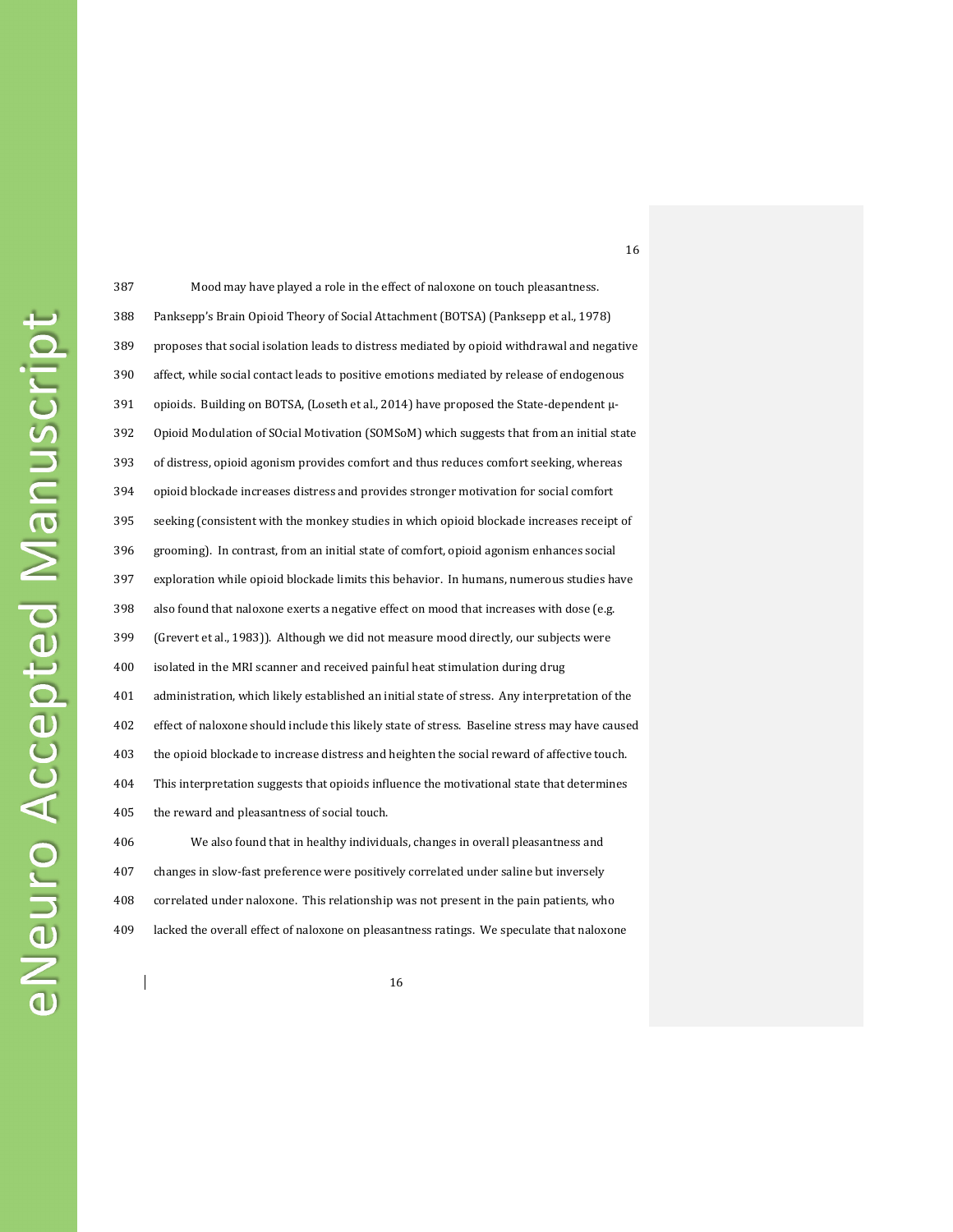411 social touch overall. However, no overall effect of naloxone was found on CT 412 discrimination, suggesting that any such effect was weak. A state of reduced opioid levels 413 might diminish the distinction between fast and slow touch (based on decreased opioid 414 neurotransmission involved in processing of CT signaling), but increase the overall 415 valuation and liking of social touch. 416 417 *Naloxone altered the intensity of touch in chronic pain patients*  418 In contrast to the effect observed in healthy controls, naloxone had no effect on 419 touch pleasantness in chronic pain patients. Naloxone did, however, cause an unexpected 420 decrease in patients' ratings of brushing intensity (not differentiated by speed) that was 421 not observed in healthy participants. Intensity ratings decreased by about 5% on our 422 rating scale but constituted a large effect size by conventional criteria (*d* = 0.97). Our dose 423 of naloxone was low; a larger dose might show larger effects on patients' ratings. It is not 424 clear how opioids would become involved in touch intensity in chronic pain patients, but 425 this effect may point to altered functions of the opioid system in FM patients, or to a change 426 in function of CT fibers in chronic pain. Indeed, there is some evidence that in painful 427 conditions, CT fibers may change their role from signaling pleasant touch to be involved in 428 allodynia (Liljencrantz et al., 2013; Mahns and Nagi, 2013). Alternatively, changes in 429 intensity perception could be related to observations in mice that opioids modulate the

410 might interfere with CT discrimination while simultaneously increasing the valuation of

430 presynaptic activity of low threshold myelinated mechanosensitive afferents (Bardoni et

431 al., 2014).

432

17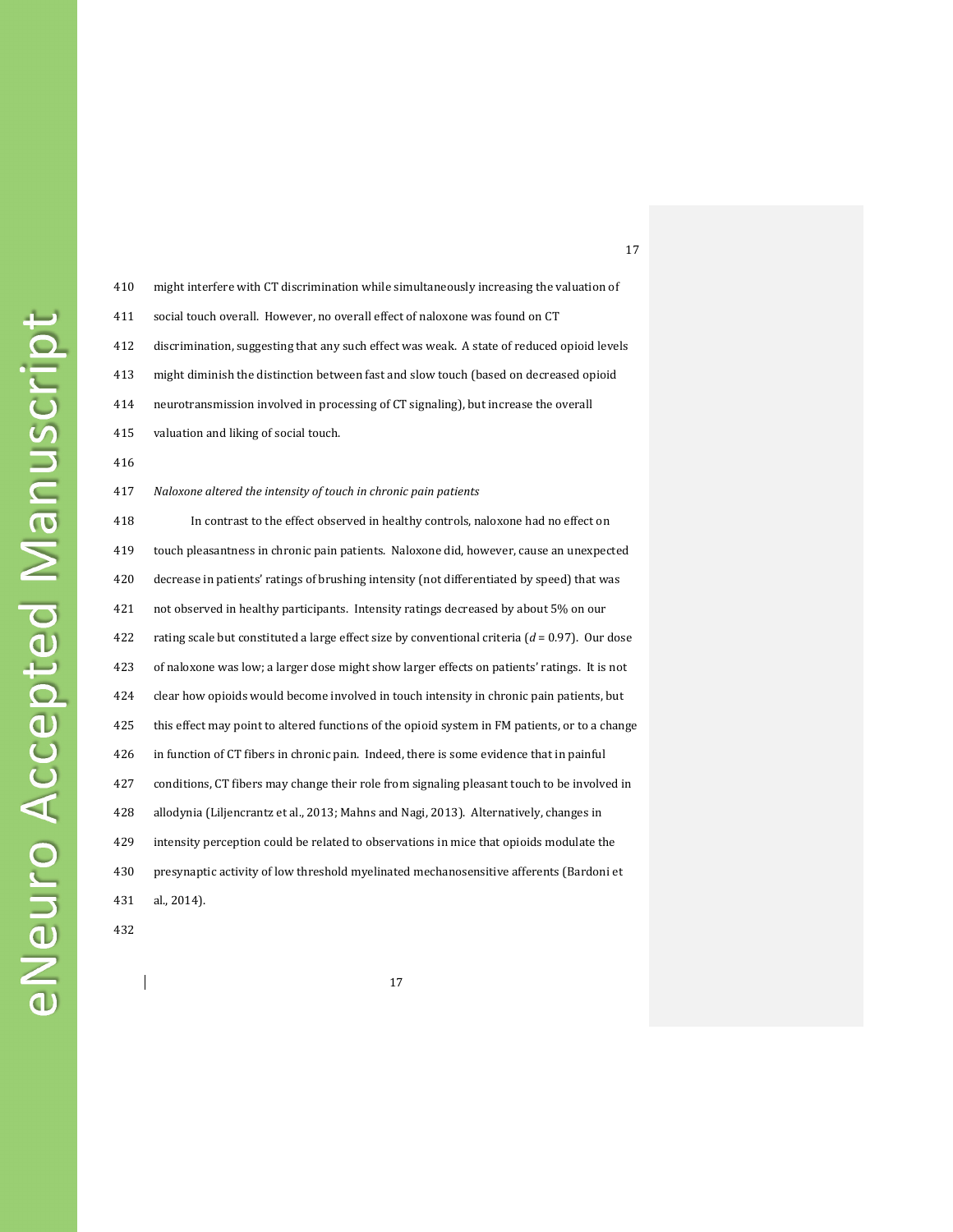#### 433 *Conclusion*

 $\overline{\phantom{a}}$ 

434 In summary, we show for the first time altered perception of touch intensity and 435 pleasantness in chronic pain patients with proposed abnormalities of the opioid system. In 436 addition, this is the first demonstration in humans that opioid blockade alters touch 437 perception. In healthy individuals opioid blockade marginally increased overall touch 438 pleasantness (trend towards correlation with a decrease in CT slow touch preference), 439 while in chronic pain patients with FM it significantly decreased overall touch intensity. 440 These findings provide the first direct support in humans for the hypothesis that opioids 441 have a role in CT-mediated affective qualities of touch. Our findings also provide further 442 evidence for opioid abnormalities in patients with FM. The patients showed no preference 443 for CT-optimal touch at baseline, and opioid blockade affected touch intensity rather than 444 pleasantness, suggesting altered processing of CT input. These findings have significance in 445 the understanding of human touch, as well as sensory processing in FM. More research is 446 needed to determine whether abnormal touch perception and abnormal effects of opioids 447 in fibromyalgia are related to the causes or consequences of chronic pain.

18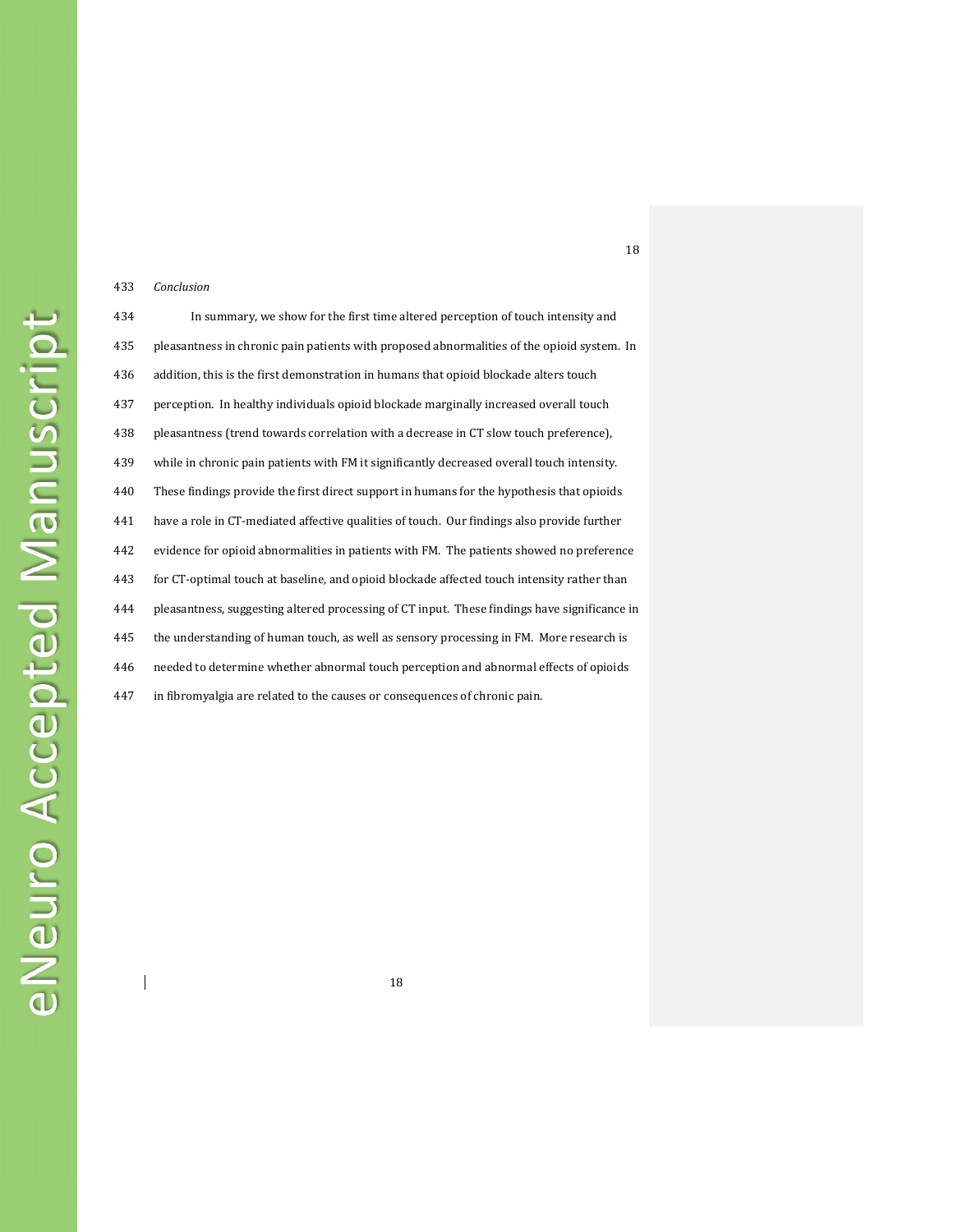#### 448 **Works Cited**

449 450

 $\overline{\phantom{a}}$ 

| 452 | S, Piel M, Rösch F, Wester H-J (2006) High opiate receptor binding potential in the        |
|-----|--------------------------------------------------------------------------------------------|
| 453 | human lateral pain system. NeuroImage 30:692-699.                                          |
| 454 | Bennett RM, Bushmakin AG, Cappelleri JC, Zlateva G, Sadosky AB (2009) Minimal clinically   |
| 455 | important difference in the fibromyalgia impact questionnaire. The Journal of              |
| 456 | rheumatology 36:1304-1311.                                                                 |
| 457 | Burckhardt CS, Clark S.R., Bennett, R.M. (1991) The Fibromyalgia Impact Questionnaire:     |
| 458 | Development                                                                                |
| 459 | and validation. Journal of Rheumatology 18:728-734.                                        |
| 460 | Croy I, Angelo SD, Olausson H (2014) Reduced pleasant touch appraisal in the presence of a |
| 461 | disgusting odor. PloS one 9:e92975.                                                        |
| 462 | Doppler K, Rittner HL, Deckart M, Sommer C (2015) Reduced dermal nerve fiber diameter      |
| 463 | in skin biopsies of patients with fibromyalgia. Pain 156:2319-2325.                        |
| 464 | Dunbar RI (2010) The social role of touch in humans and primates: behavioural function     |
| 465 | and neurobiological mechanisms. Neuroscience & Biobehavioral Reviews 34:260-               |
| 466 | 268.                                                                                       |
| 467 | Fabre-Nys C, Meller RE, Keverne E (1982) Opiate antagonists stimulate affiliative          |
| 468 | behaviour in monkeys. Pharmacology Biochemistry and Behavior 16:653-659.                   |
| 469 | Graves FC, Wallen K, Maestripieri D (2002) Opioids and attachment in rhesus macaque        |
| 470 | (Macaca mulatta) abusive mothers. Behavioral neuroscience 116:489.                         |

451 Baumgärtner U, Buchholz H-G, Bellosevich A, Magerl W, Siessmeier T, Rolke R, Höhnemann

471 Grevert P, Albert LH, Inturrisi CE, Goldstein A (1983) Effects of eight-hour naloxone

472 infusions on human subjects. Biological psychiatry.<br>473 Harris RE, Clauw DJ, Scott DJ, McLean SA, Gracely RH, Zubi Harris RE, Clauw DJ, Scott DJ, McLean SA, Gracely RH, Zubieta J-K (2007) Decreased central 474 μ-opioid receptor availability in fibromyalgia. The Journal of Neuroscience 475 27:10000-10006.

476 JMP® V SAS Institute Inc., Cary, NC, 1989-2007. In.

477 Jones A, Qi L, Fujirawa T, Luthra S, Ashburner J, Bloomfield P, Cunningham V, Itoh M, 478 Fukuda H, Jones T (1991) In vivo distribution of opioid receptors in man in relation 479 to the cortical projections of the medial and lateral pain systems measured with<br>480 spositron emission tomography. Neuroscience letters 126:25-28. positron emission tomography. Neuroscience letters 126:25-28.

481 Jones AK, Watabe H, Cunningham VJ, Jones T (2004a) Cerebral decreases in opioid receptor<br>482 binding in patients with central neuropathic pain measured by [11C] diprenorphine binding in patients with central neuropathic pain measured by [11C]diprenorphine 483 binding and PET. EurJPain 8:479-485.

484 Jones AK, Watabe H, Cunningham VJ, Jones T (2004b) Cerebral decreases in opioid receptor<br>485 binding in patients with central neuropathic pain measured by [11C] diprenorphine 485 binding in patients with central neuropathic pain measured by [11C] diprenorphine 486 binding and PET. European Journal of Pain 8:479-485.<br>487 Jones AK, Cunningham VJ, Ha-Kawa S, Fujiwara T, Luthra SK, S

Jones AK, Cunningham VJ, Ha-Kawa S, Fujiwara T, Luthra SK, Silva S, Derbyshire S, Jones T 488 (1994) Changes in central opioid receptor binding in relation to inflammation and 489 pain in patients with rheumatoid arthritis. British journal of rheumatology 33:909- 490 916.

19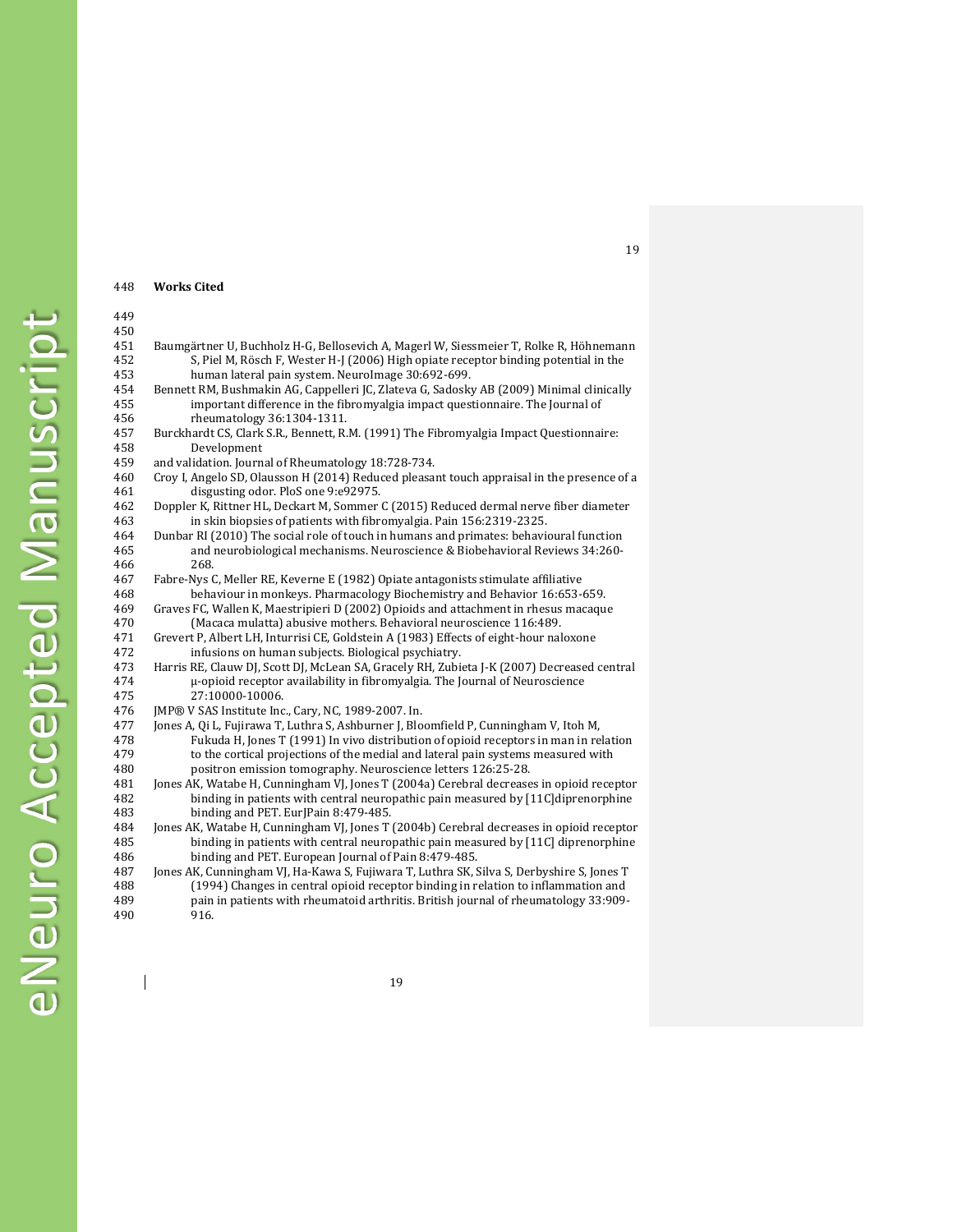| 492 | Croy I (2015) Unmyelinated Tactile Cutaneous Nerves Signal Erotic Sensations. The         |
|-----|-------------------------------------------------------------------------------------------|
| 493 | journal of sexual medicine.                                                               |
| 494 | Kalso E, Edwards JE, Moore RA, McQuay HJ (2004) Opioids in chronic non-cancer pain:       |
| 495 | systematic review of efficacy and safety. Pain 112:372-380.                               |
| 496 | Keverne EB, Martensz ND, Tuite B (1989) Beta-endorphin concentrations in cerebrospinal    |
| 497 | fluid of monkeys are influenced by grooming relationships.                                |
| 498 | Psychoneuroendocrinology 14:155-161.                                                      |
| 499 | Klega A, Eberle T, Buchholz HG, Maus S, Maihofner C, Schreckenberger M, Birklein F        |
| 500 | (2010a) Central opioidergic neurotransmission in complex regional pain syndrome.          |
| 501 | Neurology 75:129-136.                                                                     |
| 502 | Klega A, Eberle T, Buchholz H-G, Maus S, Maihöfner C, Schreckenberger M, Birklein F       |
| 503 | (2010b) Central opioidergic neurotransmission in complex regional pain syndrome.          |
| 504 | Neurology 75:129-136.                                                                     |
| 505 | Liljencrantz J, Björnsdotter M, Bergstrand S, Ceko M, Seminowicz DA, Cole J, Bushnell MC, |
| 506 | Olausson H (2013) Altered C-tactile processing in human dynamic tactile allodynia.        |
| 507 | Pain 154:227-234.                                                                         |
| 508 | Lindgren L, Westling G, Brulin C, Lehtipalo S, Andersson M, Nyberg L (2012) Pleasant      |
| 509 | human touch is represented in pregenual anterior cingulate cortex. Neurolmage             |
| 510 | 59:3427-3432.                                                                             |
| 511 | Loken LS, Wessberg J, Morrison I, McGlone F, Olausson H (2009) Coding of pleasant touch   |
| 512 | by unmyelinated afferents in humans. Nature neuroscience 12:547-548.                      |
| 513 | Loseth GE, Ellingsen D-M, Leknes S (2014) State-dependent µ-opioid modulation of social   |
| 514 | motivation. Frontiers in behavioral neuroscience 8.                                       |
| 515 | Maarrawi J, Peyron R, Mertens P, Costes N, Magnin M, Sindou M, Laurent B, Garcia-Larrea L |
| 516 | (2007) Differential brain opioid receptor availability in central and peripheral          |
| 517 | neuropathic pain. Pain 127:183-194.                                                       |
| 518 | Mahns DA, Nagi SS (2013) An investigation into the peripheral substrates involved in the  |
| 519 | tactile modulation of cutaneous pain with emphasis on the C-tactile fibres.               |
| 520 | Experimental brain research 227:457-465.                                                  |
| 521 | Martel FL, Nevison CM, Simpson MJ, Keverne EB (1995) Effects of opioid receptor blockade  |
| 522 | on the social behavior of rhesus monkeys living in large family groups.                   |
| 523 | Developmental psychobiology 28:71-84.                                                     |
| 524 | Martikainen IK, Peciña M, Love TM, Nuechterlein EB, Cummiford CM, Green CR, Harris RE,    |
| 525 | Stohler CS, Zubieta J-K (2013) Alterations in endogenous opioid functional measures       |
| 526 | in chronic back pain. The Journal of Neuroscience 33:14729-14737.                         |
| 527 | Martinez J, Ferraz M, Sato EI, Atra E (1995) Fibromyalgia versus rheumatoid arthritis: a  |
| 528 | longitudinal comparison of the quality of life. The Journal of rheumatology 22:270-       |

491 Jönsson EH, Backlund Wasling H, Wagnbeck V, Dimitriadis M, Georgiadis JR, Olausson H,

- 529 274. 530 McEvoy GK Drug Information 2012. Bethesda, MD: American Society of Health-System Pharmacists.
- 532 Meller RE, Keverne E, Herbert J (1980) Behavioural and endocrine effects of naltrexone in 533 male talapoin monkeys. Pharmacology Biochemistry and Behavior 13:663-672.
- 534 Mendelson JH, Ellingboe J, Keuhnle JC, Mello NK (1978) Effects of naltrexone on mood and
- 535 neuroendocrine function in normal adult males. Psychoneuroendocrinology 3:231- 536 236.

20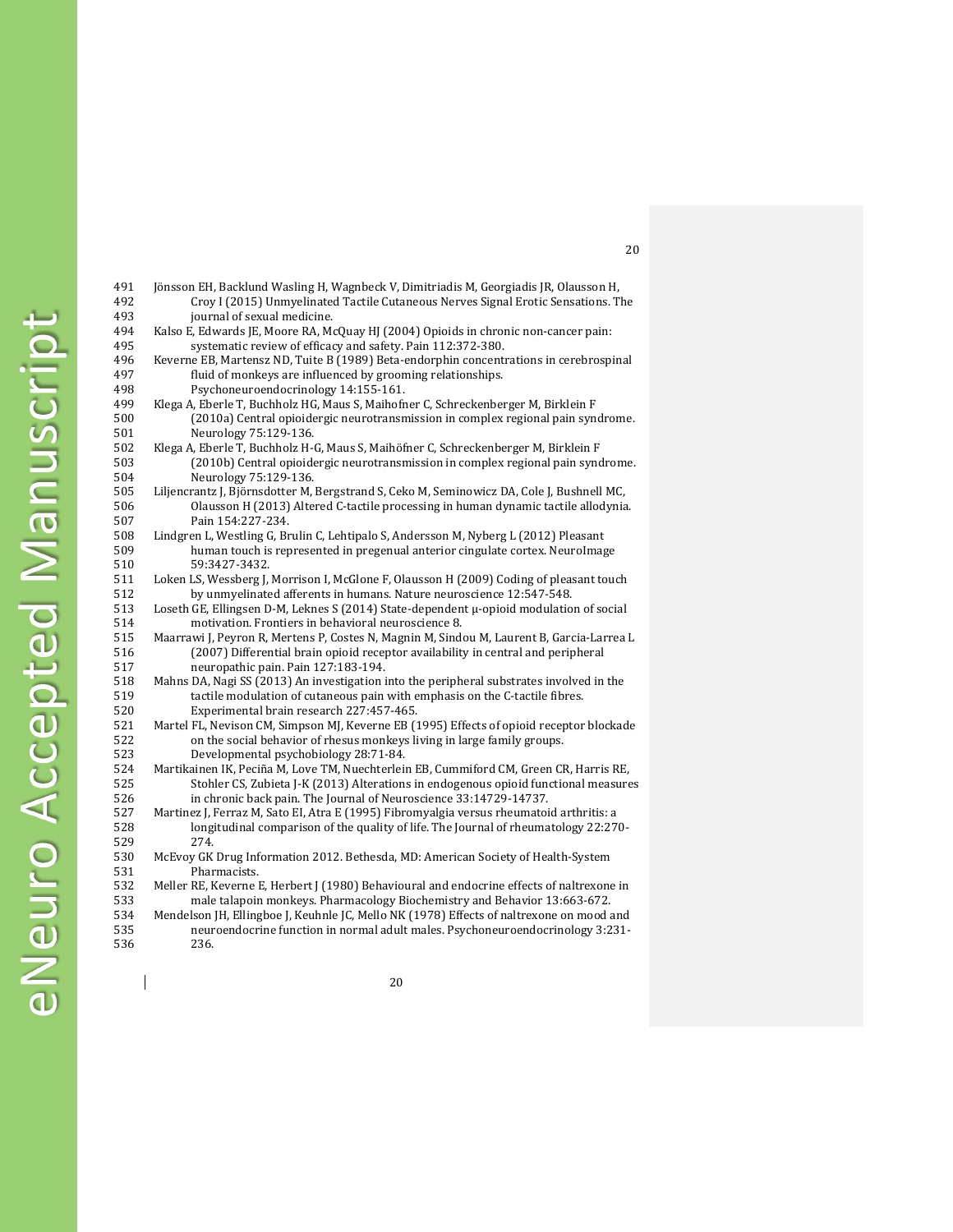$\overline{\phantom{a}}$ 

| 537<br>538<br>539 | Oaklander AL, Herzog ZD, Downs HM, Klein MM (2013) Objective evidence that small-fiber<br>polyneuropathy underlies some illnesses currently labeled as fibromyalgia. PAIN®<br>154:2310-2316. |
|-------------------|----------------------------------------------------------------------------------------------------------------------------------------------------------------------------------------------|
| 540               | Olausson H, Lamarre Y, Backlund H, Morin C, Wallin BG, Starck G, Ekholm S, Strigo I,                                                                                                         |
| 541               | Worsley K, Vallbo AB, Bushnell MC (2002) Unmyelinated tactile afferents signal                                                                                                               |
| 542               | touch and project to insular cortex. Nature neuroscience 5:900-904.                                                                                                                          |
| 543               | Olausson H, Cole J, Rylander K, McGlone F, Lamarre Y, Wallin BG, Kramer H, Wessberg J,                                                                                                       |
| 544               | Elam M, Bushnell MC, Vallbo A (2008) Functional role of unmyelinated tactile                                                                                                                 |
| 545               | afferents in human hairy skin: sympathetic response and perceptual localization.                                                                                                             |
| 546               | Experimental brain research Experimentelle Hirnforschung Experimentation                                                                                                                     |
| 547               | cerebrale 184:135-140.                                                                                                                                                                       |
| 548               | Panksepp J, Herman B, Conner R, Bishop P, Scott J (1978) The biology of social attachments:                                                                                                  |
| 549               | opiates alleviate separation distress. Biological psychiatry 13:607-618.                                                                                                                     |
| 550               | Panksepp J, Herman B, Vilberg T, Bishop P, DeEskinazi F (1981) Endogenous opioids and                                                                                                        |
| 551               | social behavior. Neuroscience & Biobehavioral Reviews 4:473-487.                                                                                                                             |
| 552               | Sadzot B, Price JC, Mayberg HS, Douglass KH, Dannals RF, Lever JR, Ravert HT, Wilson AA,                                                                                                     |
| 553               | Wagner HN, Feldman MA (1991) Quantification of human opiate receptor                                                                                                                         |
| 554               | concentration and affinity using high and low specific activity [11C] diprenorphine                                                                                                          |
| 555               | and positron emission tomography. Journal of Cerebral Blood Flow & Metabolism                                                                                                                |
| 556               | 11:204-219.                                                                                                                                                                                  |
| 557               | Schino G, Troisi A (1992) Opiate receptor blockade in juvenile macaques: Effect on                                                                                                           |
| 558               | affiliative interactions with their mothers and group companions. Brain research                                                                                                             |
| 559               | 576:125-130.                                                                                                                                                                                 |
| 560               | Schull J, Kaplan H, O'Brien CP (1981) Naloxone can alter experimental pain and mood in                                                                                                       |
| 561               | humans. Physiological Psychology 9:245-250.                                                                                                                                                  |
| 562               | Schweinhardt P, Sauro KM, Bushnell MC (2008) Fibromyalgia: a disorder of the brain? The                                                                                                      |
| 563               | Neuroscientist 14:415-421.                                                                                                                                                                   |
| 564               | Sterman A, Schaumburg H, Asbury A (1978) The acute sensory neuropathy syndrome: a                                                                                                            |
| 565               | distinct clinical entity. Transactions of the American Neurological Association                                                                                                              |
| 566               | 104:22-25.                                                                                                                                                                                   |
| 567               | Triscoli C, Olausson H, Sailer U, Ignell H, Croy I (2013) CT-optimized skin stroking delivered                                                                                               |
| 568               | by hand or robot is comparable. Frontiers in behavioral neuroscience 7.                                                                                                                      |
| 569               | Vallbo Å, Olausson H, Wessberg J (1999) Unmyelinated afferents constitute a second                                                                                                           |
| 570               | system coding tactile stimuli of the human hairy skin. Journal of neurophysiology                                                                                                            |
| 571<br>572        | 81:2753-2763.<br>Vase L, Riley JL, Price DD (2002) A comparison of placebo effects in clinical analgesic trials                                                                              |
| 573               | versus studies of placebo analgesia. Pain 99:443-452.                                                                                                                                        |
| 574               | Vogt BA (2005) Pain and emotion interactions in subregions of the cingulate gyrus. Nature                                                                                                    |
| 575               | Reviews Neuroscience 6:533-544.                                                                                                                                                              |
| 576               | Vogt BA, Watanabe H, Grootoonk S, Jones AK (1995) Topography of diprenorphine binding                                                                                                        |
| 577               | in human cingulate gyrus and adjacent cortex derived from coregistered PET and                                                                                                               |
| 578               | MR images. Human brain mapping 3:1-12.                                                                                                                                                       |

579 Willoch F, Schindler F, Wester HJ, Empl M, Straube A, Schwaiger M, Conrad B, Tolle TR 580 (2004) Central poststroke pain and reduced opioid receptor binding within pain 581 (581) processing circuitries: a [11C] diprenorphine PET study. Pain 108:213-220. 581 processing circuitries: a [11C]diprenorphine PET study. Pain 108:213-220.

21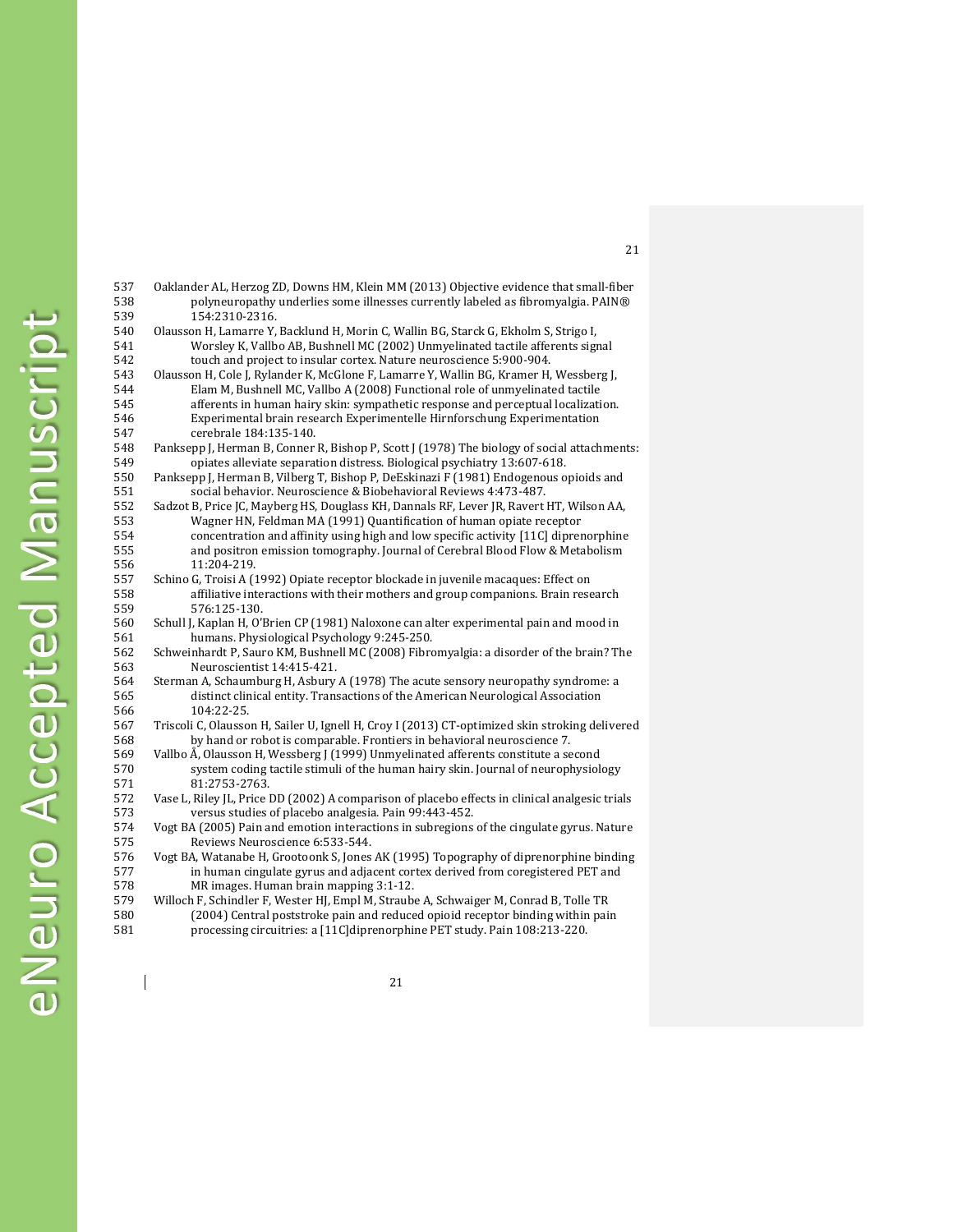582 Zigmond AS, Snaith RP (1983) The hospital anxiety and depression scale. Acta psychiatr scand 67:361-370.

584 585

 $\mathbf{l}$ 

22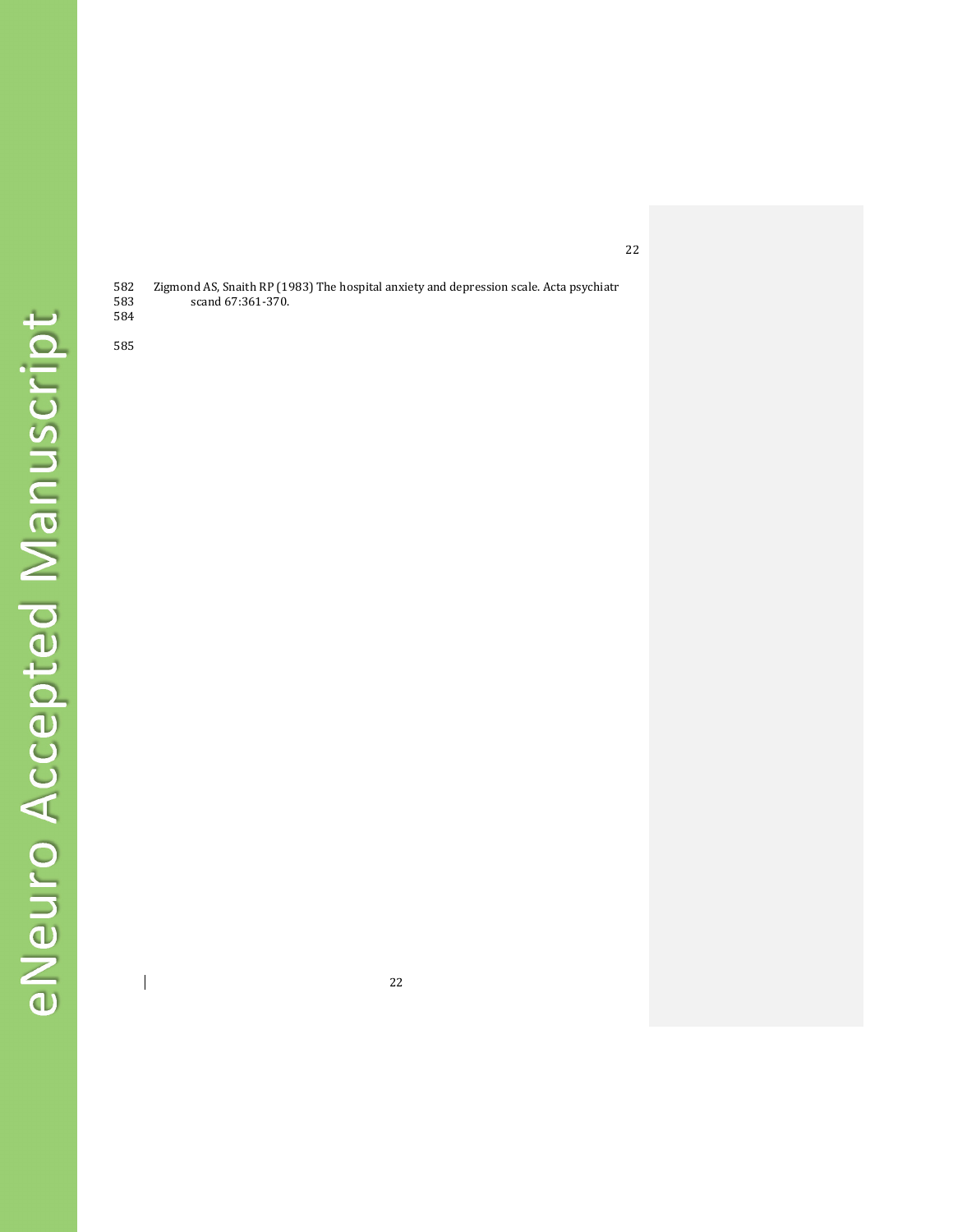# 587 588 **Table 1:** *Participant Demographics* 589 Chronic pain patients were included if they had had chronic widespread pain for at least 590 one year prior to study participation with an average daily intensity of at least 4 out of 591 10. FM diagnosis was confirmed through medical records. All participants were excluded 592 for smoking (more than 10 cigarettes per week), excessive alcohol use (more than 7 593 drinks/week or 5 drinks in one setting), recreational drug use, pregnancy or breast-594 feeding, major medical or psychiatric conditions (past or present), recent use of opioids, 595 and MRI contraindications. Non-opioid medications used to treat FM at the standard doses 596 in the community were permitted. Healthy controls were excluded if they had taken any 597 pain medication other than an over the counter NSAID or acetaminophen within the last 598 month or for more than one month on a continual basis within the last six months. 599 600 **Table 2:** *Baseline Ratings*  601 Healthy participants and FM patients rated the pleasantness and intensity of slow (CT-602 optimal) and fast brushing of the left forearm on the corresponding VAS scales. Mean 603 ratings ± standard deviations at baseline (before any drug administration) are displayed 604 for slow and fast brushing for the naloxone and saline groups for healthy participants and 605 FM patients. The t-tests show that before drug infusion, there were no significant 606 differences in ratings between individuals who subsequently received naloxone versus 607 saline.

23

608

586 **Table and Figure Legends**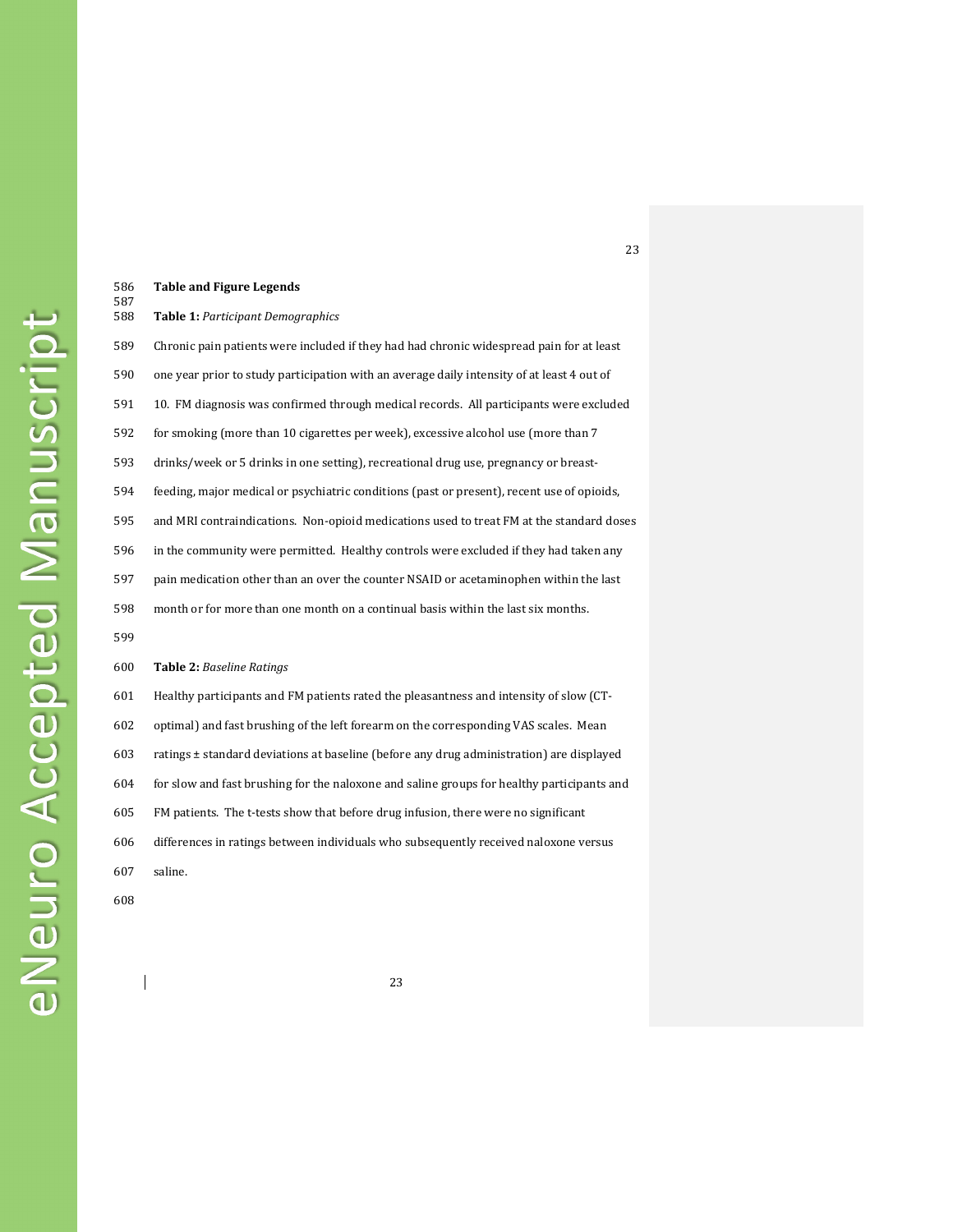610 *Patients*  611 Healthy participants and FM patients rated the pleasantness (A-B) and intensity (C-D) of 612 slow (CT-optimal) and fast brushing of the left forearm on the corresponding VAS scales. 613 Mean ratings at baseline (before any drug administration) are displayed; error bars show 614 SD. \*2-tailed Tukey test, *p* < 0.05. Lines display individual participant data. 615 There was a significant main effect of brushing speed (slow versus fast) on pleasantness 616 ratings ( $F(1, 50) = 3.56$ , 1-tailed  $p = 0.032$ <sup>a</sup>; without males  $F(1, 46) = 3.76$ , 1-tailed  $p = 0.032$ 617 0.027) but no main effect of group (healthy versus FM;  $F(1, 50) = 0.41$ , 1-tailed  $p = 0.26$ <sup>b</sup>; 618 without males  $F(1, 46) = 0.32$ , 1-tailed  $p = 0.26$ ). There was a significant interaction 619 between brushing speed and group  $(F(1, 50) = 3.32, 1)$ -tailed  $p = 0.037$ °; Cohen's  $d = 0.51$ ; 620 without males  $F(1, 46) = 3.14$ , 1-tailed  $p = 0.04$ , see Figure 1 for mean slow-fast ratings). 621 Post-hoc Tukey tests showed that healthy participants rated slow brushing as significantly 622 more pleasant than fast brushing (Tukey *p* = 0.042), while FM participants did not (Tukey *p* 623 = 1.00; see Figure 1A for mean slow and fast ratings). Age did not affect ratings of brushing 624 pleasantness or interact with speed in healthy participants  $(F(1,26) = 0.03, p = 0.86^d;$ *f*(1,26) = 0.09, *p* = 0.76<sup>e</sup>) or in FM patients (*F*(1,22) = 0.56, *p* = 0.46<sup>*f*</sup>; *F*(1,22) = 3.08, *p* =  $626$   $0.09$ <sup>g</sup>). When depression and anxiety were added to the model, depression significantly 627 predicted pleasantness ratings  $(F(1, 46) = 4.28, p = 0.04)$ ; anxiety did not  $(F(1, 46) = 0.42, p$  $628 = 0.52$ ). Including these ratings in the model strengthened the group by speed interaction 629 (*F*(1, 48) = 4.42, 2-tailed *p* = 0.041). 630 There was a significant main effect of speed of brushing (slow versus fast) on intensity

609 **Figure 1.** *Pleasantness and Intensity of Brushing in Healthy Participants and Chronic Pain* 

631 ratings  $(F(1, 50) = 4.26, p < 0.001$ <sup>h</sup>; without males  $F(1, 46) = 20.0, p < 0.001$  but no main

24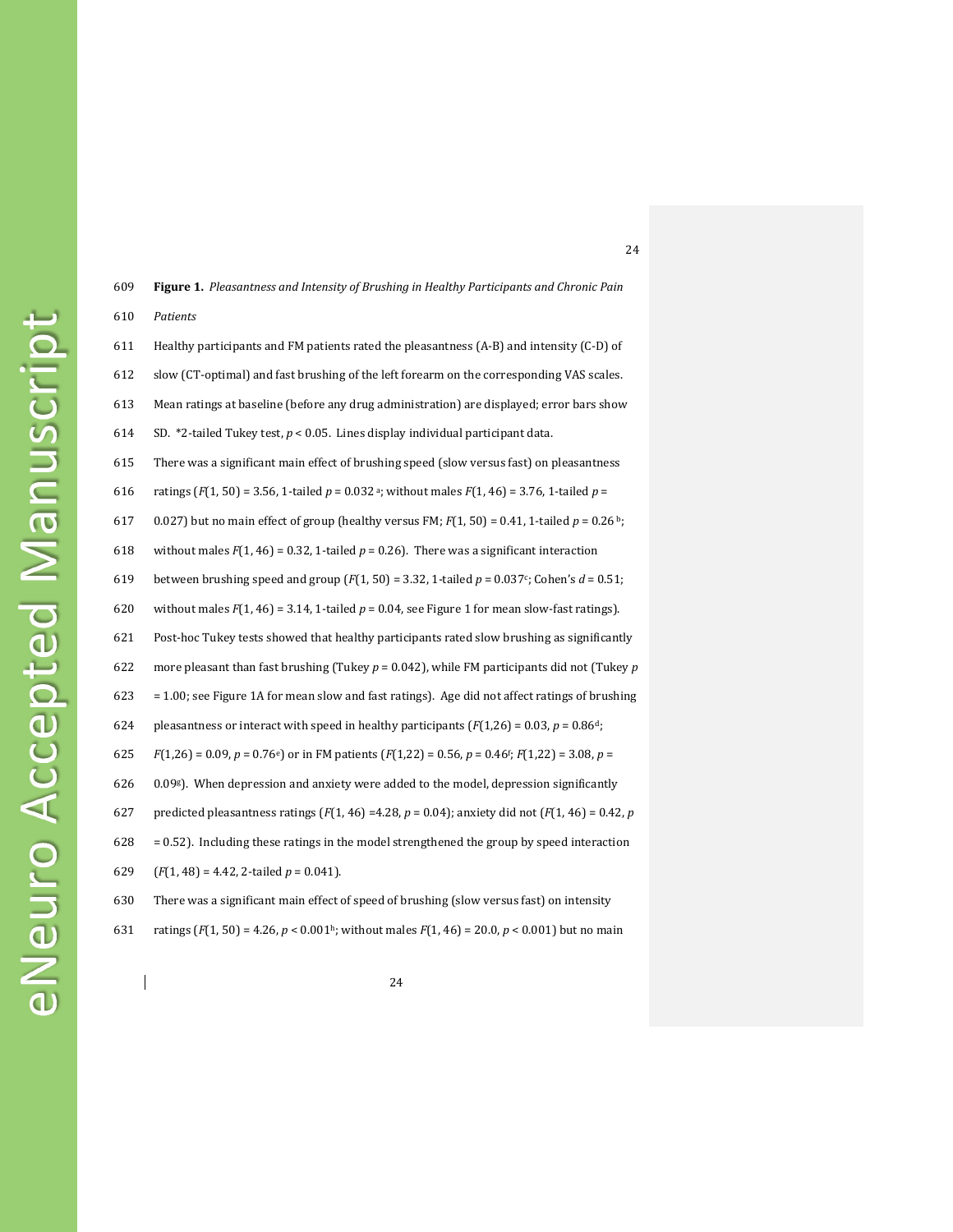632 effect of group (healthy versus FM;  $F(1, 50) = 0.32$ , 1-tailed  $p = 0.58$ <sup> $\text{!}$ </sup>; without males  $F(1, 50)$ 633  $46$  = 0.19, 2-tailed  $p = 0.67$ ). There was a significant interaction between brushing speed 634 and participant group  $(F(1, 50) = 4.26, p = 0.044$ <sup>j</sup>; Cohen's  $d = 0.57$ ; without males  $F(1, 46)$  $635 = 4.42$ ,  $p = 0.041$ . Post-hoc Tukey tests showed that healthy participants rated fast 636 brushing as more intense than slow brushing (Tukey  $p < 0.001$ ), while FM participants did 637 not (Tukey *p* = 0.24; see Figure 1B for mean slow and fast ratings). Age did not affect 638 ratings of brushing intensity or interact with speed in either healthy participants (*F*(1,26) = 639 1.09,  $p = 0.31^k$ ;  $F(1,26) = 0.11$ ,  $p = 0.75^l$  or FM patients ( $F(1,22) = 0.01$ ,  $p = 0.93^m$ ;  $F(1,22) = 0.01$ 640 0.05,  $p = 0.83$ <sup>n</sup>). Anxiety significantly predicted pleasantness ratings ( $F(1, 46) = 6.66$ ,  $p = 0.66$ 641 0.01); depression did not  $(F(1, 46) = 1.34, p = 0.25)$ . Including these ratings in the model 642 weakened the group by speed interaction  $(F(1, 48) = 3.67, 2$ -tailed  $p = 0.061$ ). 643 644 **Figure 2.** *Effect of Naloxone on Pleasantness and Intensity Ratings of Gentle Touch in*  645 *Healthy Participants and Chronic Pain Patients* 646 Healthy and FM participants rated the pleasantness (A) and intensity (B) of slow (CT-647 optimal) and fast brushing on the left forearm on a VAS scale before and after 648 administration of naloxone or saline. Change scores (post – pre drug) in ratings of slow 649 and fast brushing are displayed; error bars show SEM. A: \*1-tailed *p* < 0.05*; trend* 1-tailed *p* 650 = 0.058. B: *\**2-tailed *p* < 0.05*.*

651 For healthy subjects there was no effect of brushing speed on change in pleasantness

652 scores ( $F(1,26) = 0.64$ ,  $p = 0.43$ °; without males  $F(1,23) = 0.75$ ,  $p = 0.40$ ) and no interaction

653 of speed and drug ( $F(1,26) = 0.64$ ,  $p = 0.90$ <sup>p</sup>; without males  $F(1,23) = 0.07$ ,  $p = 0.80$ ).

654 However, there was a marginal effect of drug  $(F(1,26) = 2.67, 1\text{-}tailed p = 0.0589; d = 0.61;$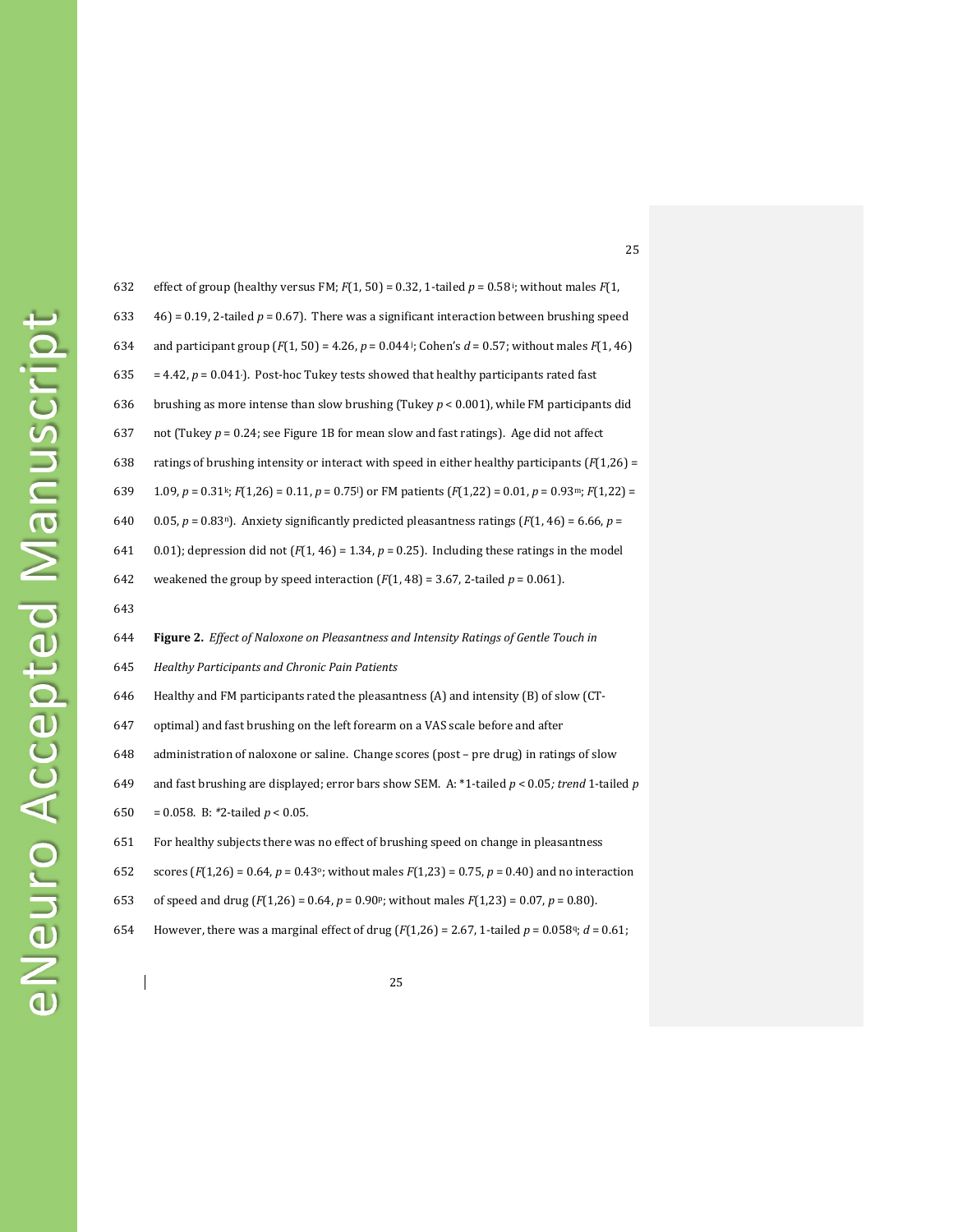656 caused a marginal increase in average pleasantness ratings  $(t(14) = 1.98, 2$ -tailed  $p =$ 657 0.067<sup>r</sup>; see Figure 2A). There was no effect of saline in the saline group  $(t(12) = 0.00, 2$ -658 tailed  $p = 0.99$ s). 659 There was no effect of speed  $(F(1,26) = 0.002, p = 0.97$ ; without males  $F(1,23) = 0.32, p = 0.97$ 660 0.58), drug (*F*(1,26) = 0.65, *p* = 0.43<sup>u</sup>; without males *F*(1,23) = 0.34, *p* = 0.57), or interaction 661 of speed and drug on ratings of intensity  $(F(1,26) = 0.01, p = 0.94$ <sup>v</sup>; without males  $F(1,23) =$ 662 0.10, *p* = 0.75; see Figure 2B). 663 For FM patients there was no effect of brushing speed  $(F(1,22) = 0.05, p = 0.83)$ , without 664 males  $F(1,21) = 0.02$ ,  $p = 0.90$  or drug  $(F(1,22) = 0.03$ ,  $p = 0.87$ <sup>x</sup>; without males  $F(1,21) =$ 665  $0.01$ ,  $p = 0.94$  on change in pleasantness scores and no interaction of speed and drug

655 without males  $F(1,23) = 1.77$ , 1-tailed  $p = 0.10$ ). Within the naloxone group, naloxone

- 
- 
- 
- 
- 
- 
- $($ *F*(1,22) = 0.04, *p* = 0.84<sup>y</sup>; without males *F*(1,21) = 0.08, *p* = 0.79). There was no effect of
- brushing speed  $(F(1,22) = 1.146, p = 0.24$ <sup>2</sup>; without males  $F(1,21) = 1.60, p = 0.22$  or
- 668 interaction between speed and drug  $(F(1,22) = 0.86, p = 0.36^{aa})$ ; without males  $F(1,21) =$
- 669  $0.64$ ,  $p = 0.43$  on change in intensity scores, but there was an effect of drug on intensity
- 670 scores ( $F(1,22) = 5.58$ ,  $p = 0.027$ <sup>ab</sup>;  $d = 0.97$ ; without males  $F(1,21) = 5.49$ ,  $p = 0.029$ ).

671 Naloxone decreased FM participants' ratings of intensity  $(t(12) = 2.27, p = 0.043$ <sup>ac</sup>).

672

673 **Figure 3.** *Effect of Naloxone on Change in Touch Pleasantness and Preference for Slow* 

674 *Brushing*

675 Healthy participants showed an effect of drug (naloxone versus saline) on the relationship 676 between change in overall touch pleasantness and change in slow-fast preference (*F*(1,24)  $677 = 6.55$ ,  $p = 0.02$ <sup>ae</sup>; without males  $F(1,21) = 6.65$ ,  $p = 0.02$ ). Changes in overall pleasantness

26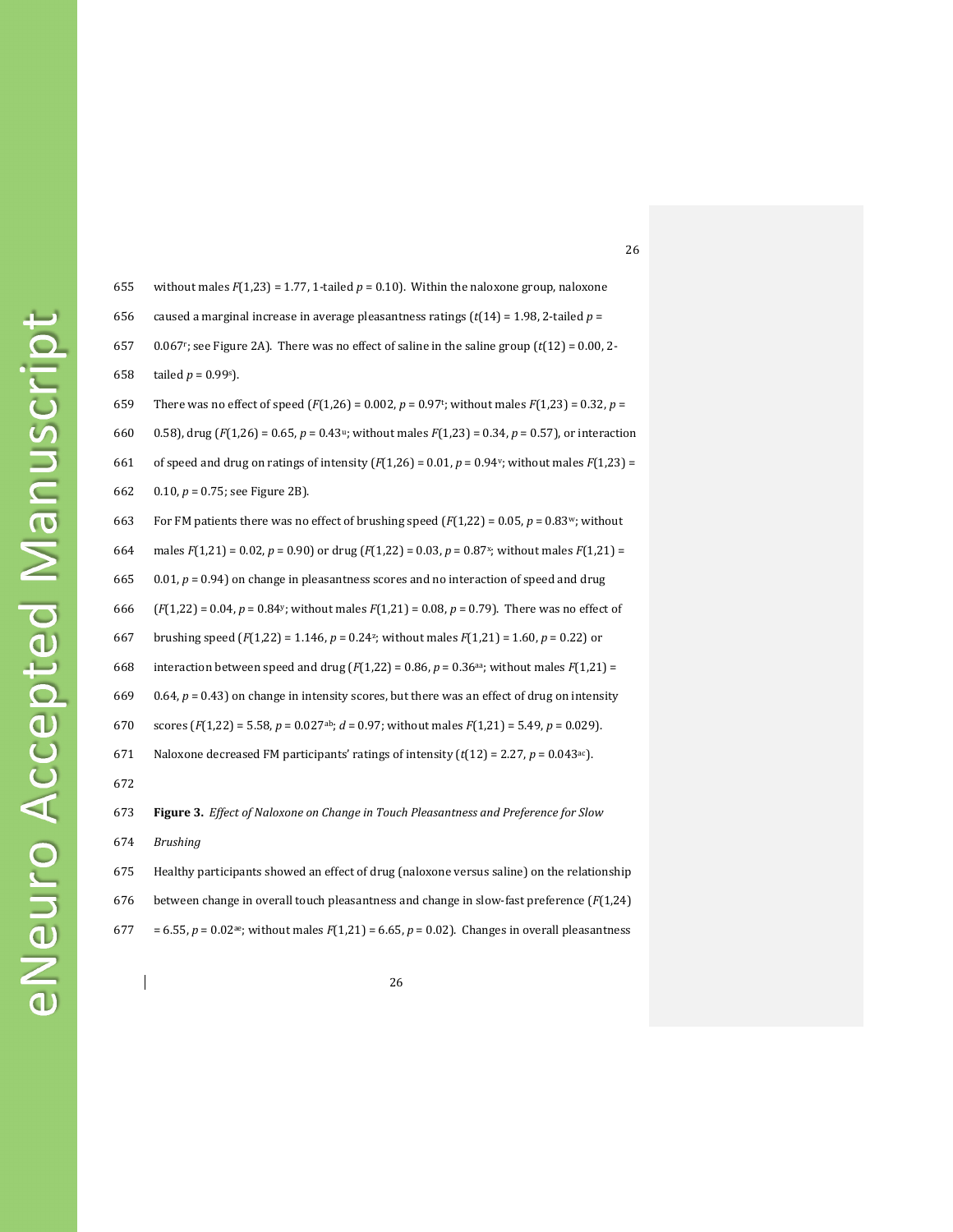| 678 | and changes in slow/fast preference were positively correlated under saline but negatively                 |
|-----|------------------------------------------------------------------------------------------------------------|
| 679 | correlated (trend) under naloxone. Chronic pain patients did not show an effect of drug on                 |
| 680 | the relationship between changes in overall intensity and changes in slow/fast intensity                   |
| 681 | difference (not pictured; $F(1,20) = 0.06$ , $p = 0.81$ af; without males $F(1,19) = 0.08$ , $p = 0.78$ ). |
| 682 |                                                                                                            |

 $\begin{array}{c} \hline \end{array}$ 

27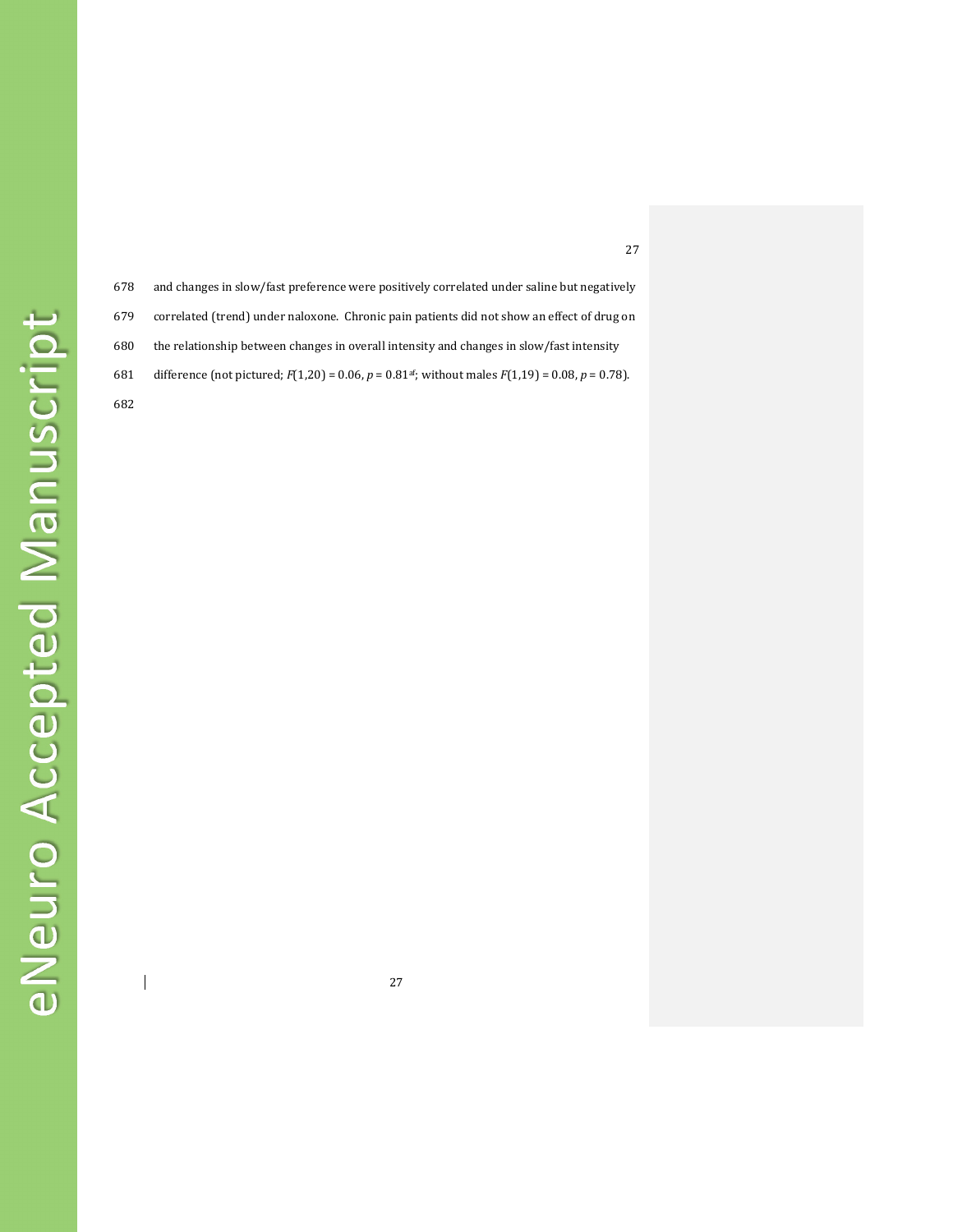eNeuro Accepted Manuscript

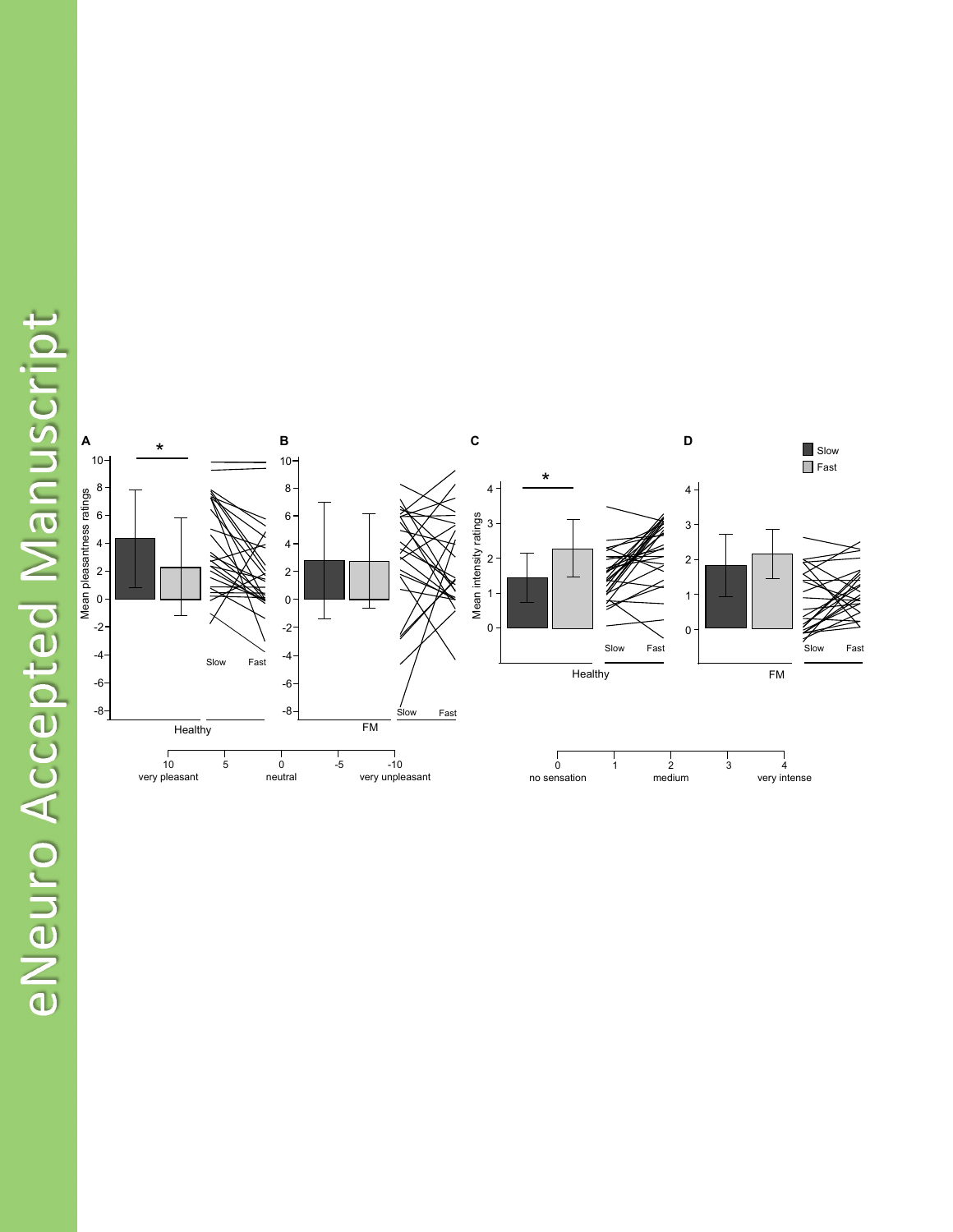



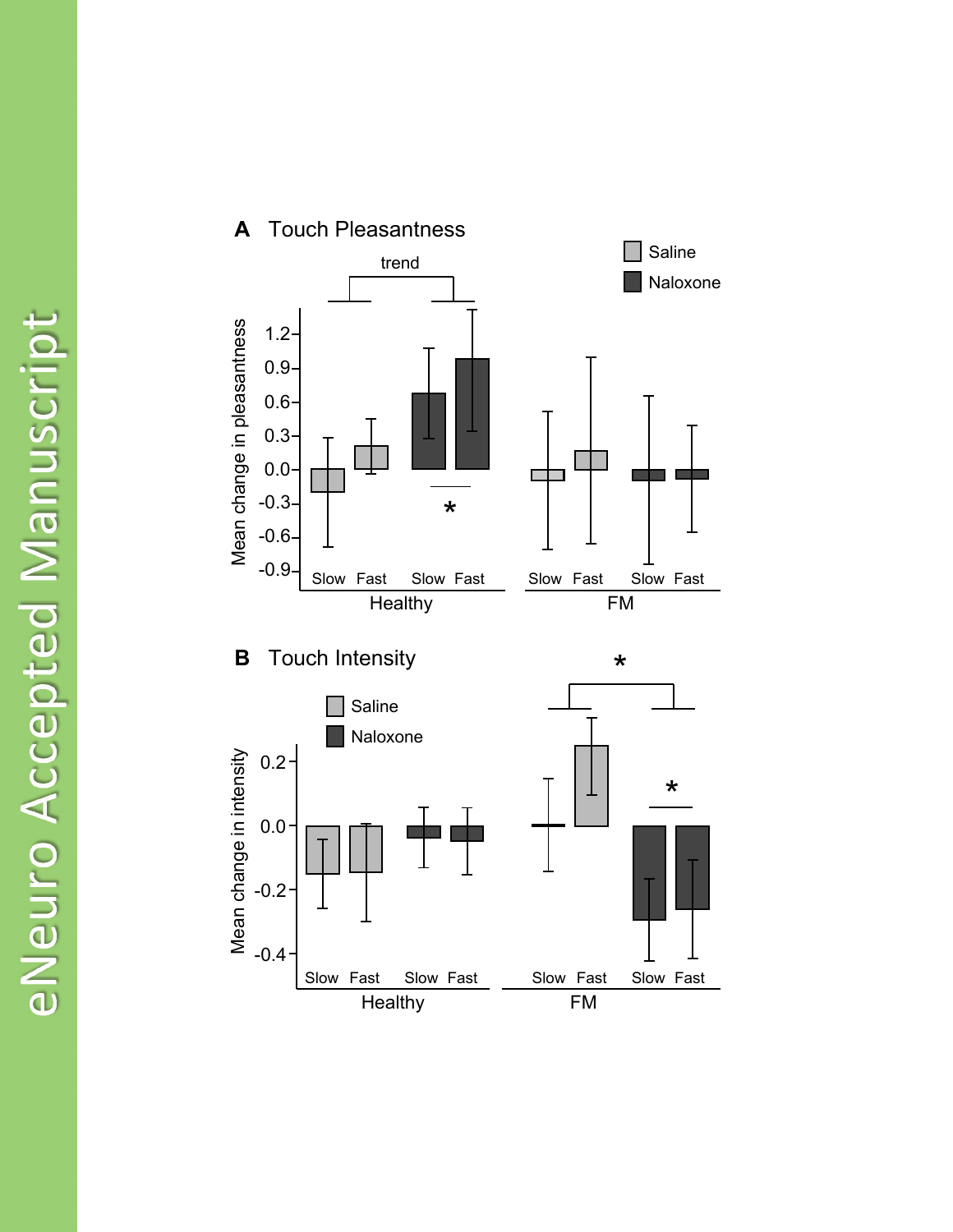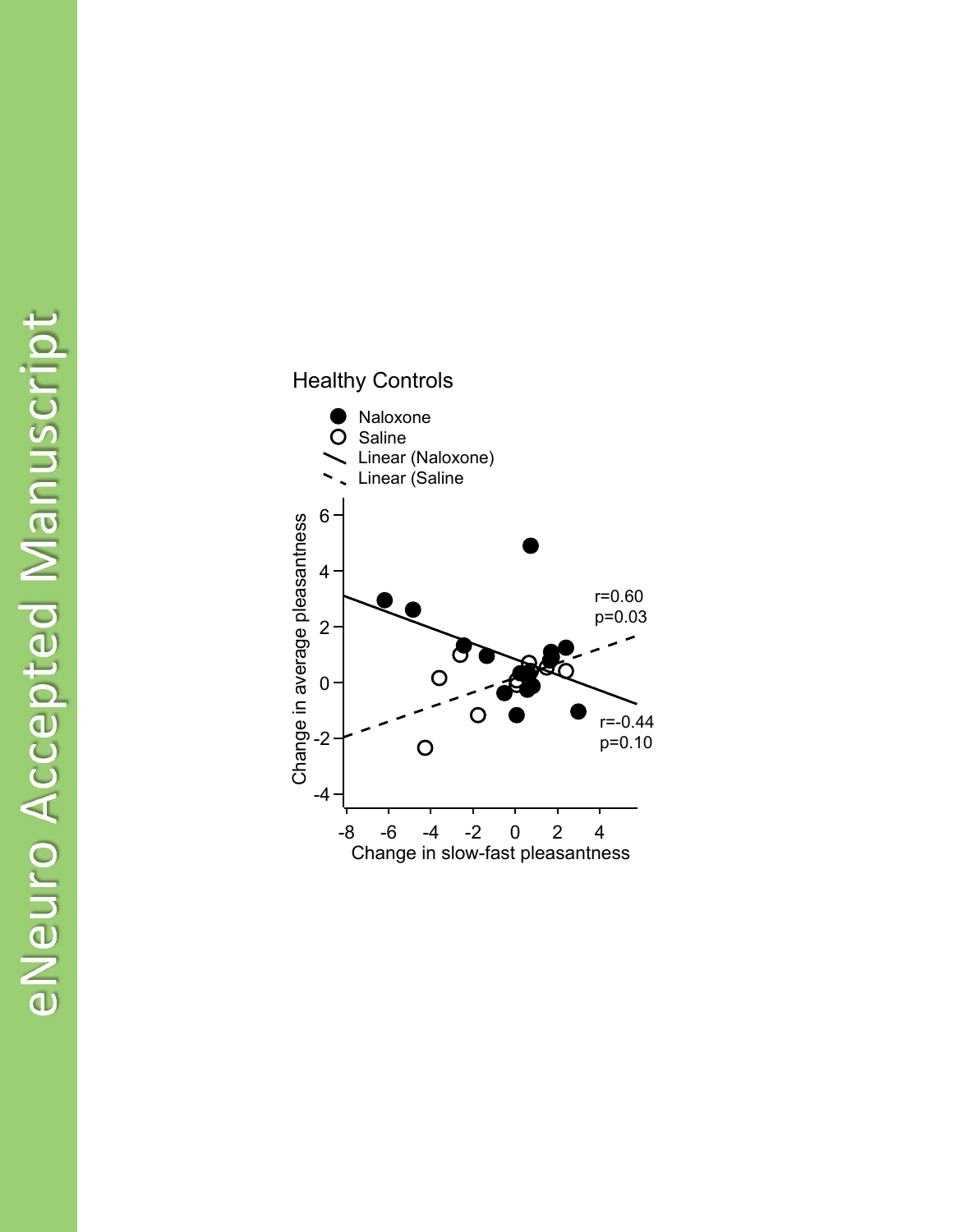|                                     | $\boldsymbol{N}$                       | Age                | <b>Sex</b>              | Weight             | Anxiety<br>(HADS)  | <b>Depression</b><br>(HADS) | <b>Disease</b><br>duration                                                                                                                         |
|-------------------------------------|----------------------------------------|--------------------|-------------------------|--------------------|--------------------|-----------------------------|----------------------------------------------------------------------------------------------------------------------------------------------------|
| <b>Healthy</b><br><b>Volunteers</b> | 28<br>$(13$ saline;<br>15<br>naloxone) | $39.9 \pm$<br>12.5 | 25<br>female; 3<br>male | 157.1 lb<br>± 33.9 | $4.93 \pm$<br>3.11 | $1.93 \pm 1.73$             | NA                                                                                                                                                 |
| Chronic pain<br>(FM) Patients       | 24<br>$(11$ saline;<br>13<br>naloxone) | $43.7 \pm$<br>13.3 | 23<br>female; 1<br>male | 160.3 lb<br>± 34.4 | $8.35 \pm$<br>4.55 | $4.74 \pm 2.99$             | $10.3 \pm 7.4$<br>vears since<br>diagnosis;<br>$11.2 \pm 6.8$<br>vears since<br>reported<br>symptom<br>onset; mean<br>FIO score<br>$43.7 \pm 19.7$ |

# **Table 1: Participant Demographics**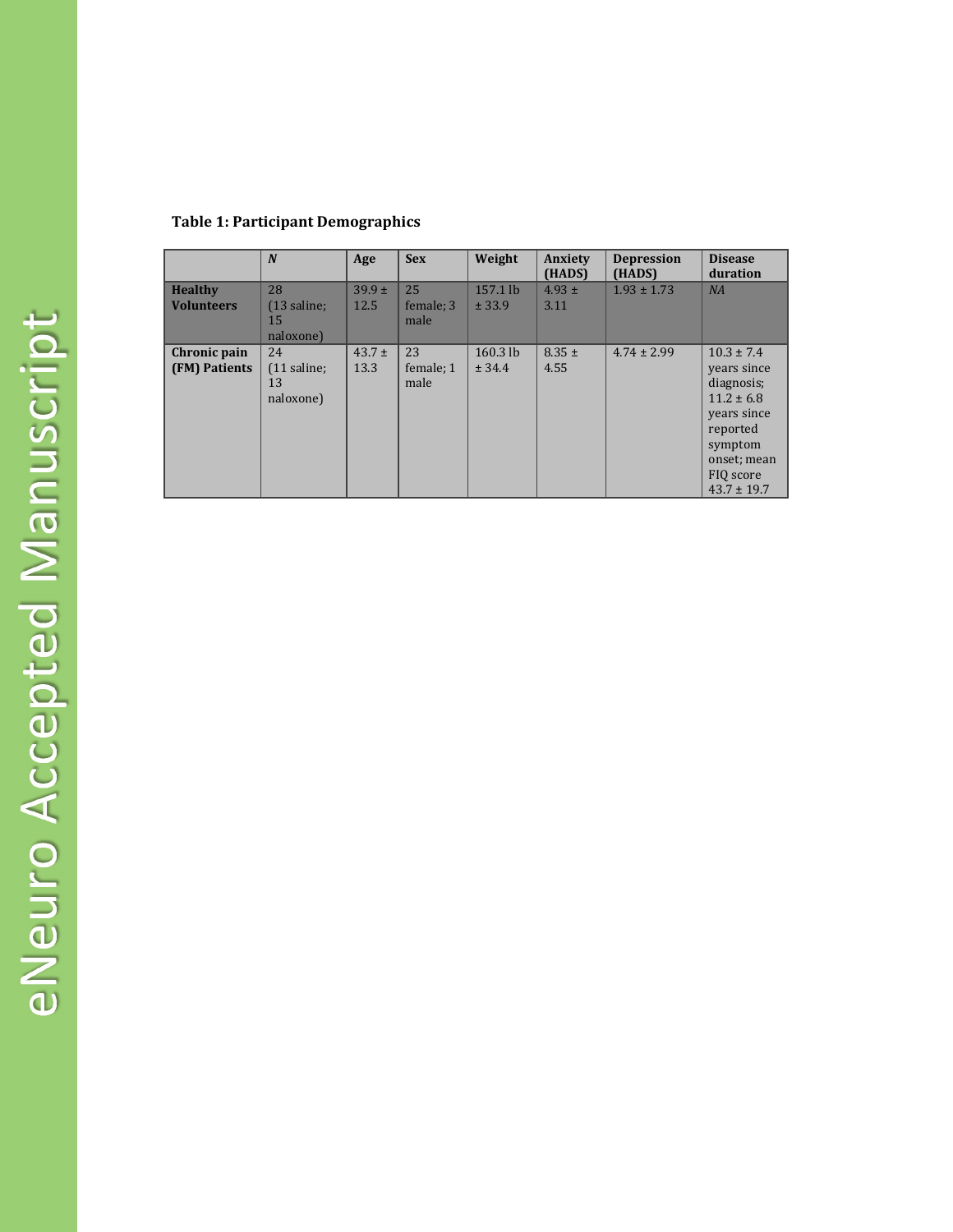# **Table 2: Baseline Ratings**

|                                             |                 | Slow<br><b>Pleasantness</b> | Fast<br><b>Pleasantness</b> | <b>Slow Intensity</b>       | <b>Fast Intensity</b>       |
|---------------------------------------------|-----------------|-----------------------------|-----------------------------|-----------------------------|-----------------------------|
| <b>Healthy Volunteers</b>                   | Naloxone        | $4.63 \pm 3.73$             | $3.31 \pm 3.70$             | $1.34 \pm 0.62$             | $2.13 \pm 0.89$             |
|                                             | <b>Saline</b>   | $4.05 \pm 3.42$             | $1.42 \pm 3.21$             | $1.53 \pm 0.79$             | $2.42 \pm 0.75$             |
|                                             |                 | $t(26) = 0.43, p =$<br>0.67 | $t(26) = 1.45, p =$<br>0.16 | $t(26) = 0.72, p =$<br>0.48 | $t(26) = 0.93, p =$<br>0.36 |
| <b>Chronic pain (FM)</b><br><b>Patients</b> | <b>Naloxone</b> | $2.30 \pm 3.11$             | $1.80 \pm 3.85$             | $1.50 \pm 0.75$             | $2.21 \pm 0.60$             |
|                                             | Saline          | $3.19 \pm 5.00$             | $3.54 \pm 2.85$             | $2.05 \pm 0.97$             | $2.08 \pm 0.80$             |
|                                             |                 | $t(22) = 0.51, p =$<br>0.62 | $t(22) = 1.27, p =$<br>0.22 | $t(22) = 1.50, p =$<br>0.15 | $t(22) = 0.46, p =$<br>0.65 |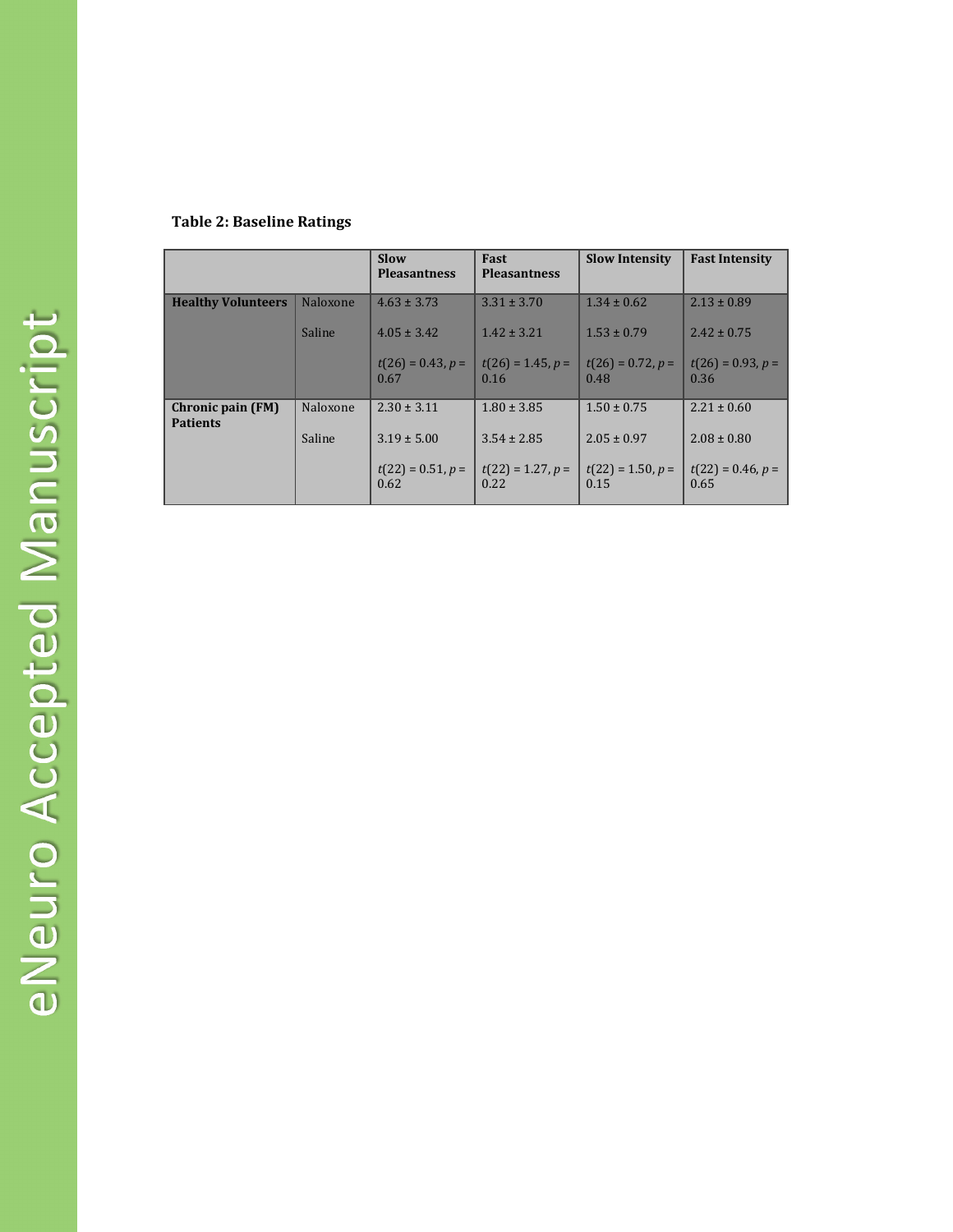## **Statistical Table**

|              | Data structure              | <b>Type of test</b>                                  | <b>Power</b>   |
|--------------|-----------------------------|------------------------------------------------------|----------------|
| $\mathbf{a}$ | Not normally<br>distributed | ANOVA repeated measures, within factors              | $\mathbf{1}$   |
| $\mathbf b$  | Not normally<br>distributed | ANOVA repeated measures, between factors             | 0.92           |
| $\mathbf{c}$ | Not normally<br>distributed | ANOVA, repeated measures, within-between interaction | $\mathbf{1}$   |
| d            | Not normally<br>distributed | <b>ANCOVA</b> main effect                            | 0.05           |
| $\mathbf{e}$ | Not normally<br>distributed | <b>ANCOVA</b> interaction                            | 0.07           |
| f            | Not normally<br>distributed | <b>ANCOVA</b> main effect                            | 0.74           |
| g            | Not normally<br>distributed | <b>ANCOVA</b> interaction                            | $\mathbf{1}$   |
| $\mathbf h$  | Not normally<br>distributed | ANOVA repeated measures, within factors              | $\mathbf{1}$   |
| $\mathbf{i}$ | Not normally<br>distributed | ANOVA repeated measures, between factors             | 0.74           |
| $\mathbf{j}$ | Not normally<br>distributed | ANOVA, repeated measures, within-between interaction | $\mathbf{1}$   |
| $\mathbf k$  | Not normally<br>distributed | <b>ANCOVA</b> main effect                            | $\overline{1}$ |
| $\mathbf{I}$ | Not normally<br>distributed | <b>ANCOVA</b> interaction                            | 0.09           |
| m            | Not normally<br>distributed | <b>ANCOVA</b> main effect                            | 0.05           |
| $\mathbf n$  | Not normally<br>distributed | <b>ANCOVA</b> interaction                            | 0.06           |
| $\bf{0}$     | Not normally<br>distributed | ANOVA, repeated measures, within factors             | $\overline{1}$ |
| $\mathbf{p}$ | Not normally<br>distributed | ANOVA, repeated measures, within-between interaction | $\mathbf{1}$   |
| $\mathbf{q}$ | Not normally<br>distributed | ANOVA, repeated measures, between factors            | $\overline{1}$ |
| $\mathbf r$  | Not normally<br>distributed | t-test: one-sample                                   | 0.46           |
| $\mathbf{s}$ | Not normally<br>distributed | t-test: one-sample                                   | 0.05           |
| t            | Not normally<br>distributed | ANOVA: repeated measures, within factors             | 0.08           |
| $\mathbf{u}$ | Not normally<br>distributed | ANOVA, repeated measures, between factors            | 0.97           |
| $\mathbf{V}$ | Not normally<br>distributed | ANOVA, repeated measures, within-between interaction | 0.05           |
| W            | Not normally<br>distributed | ANOVA: repeated measures, within factors             | 0.06           |
| X            | Not normally<br>distributed | ANOVA, repeated measures, between factors            | 0.05           |